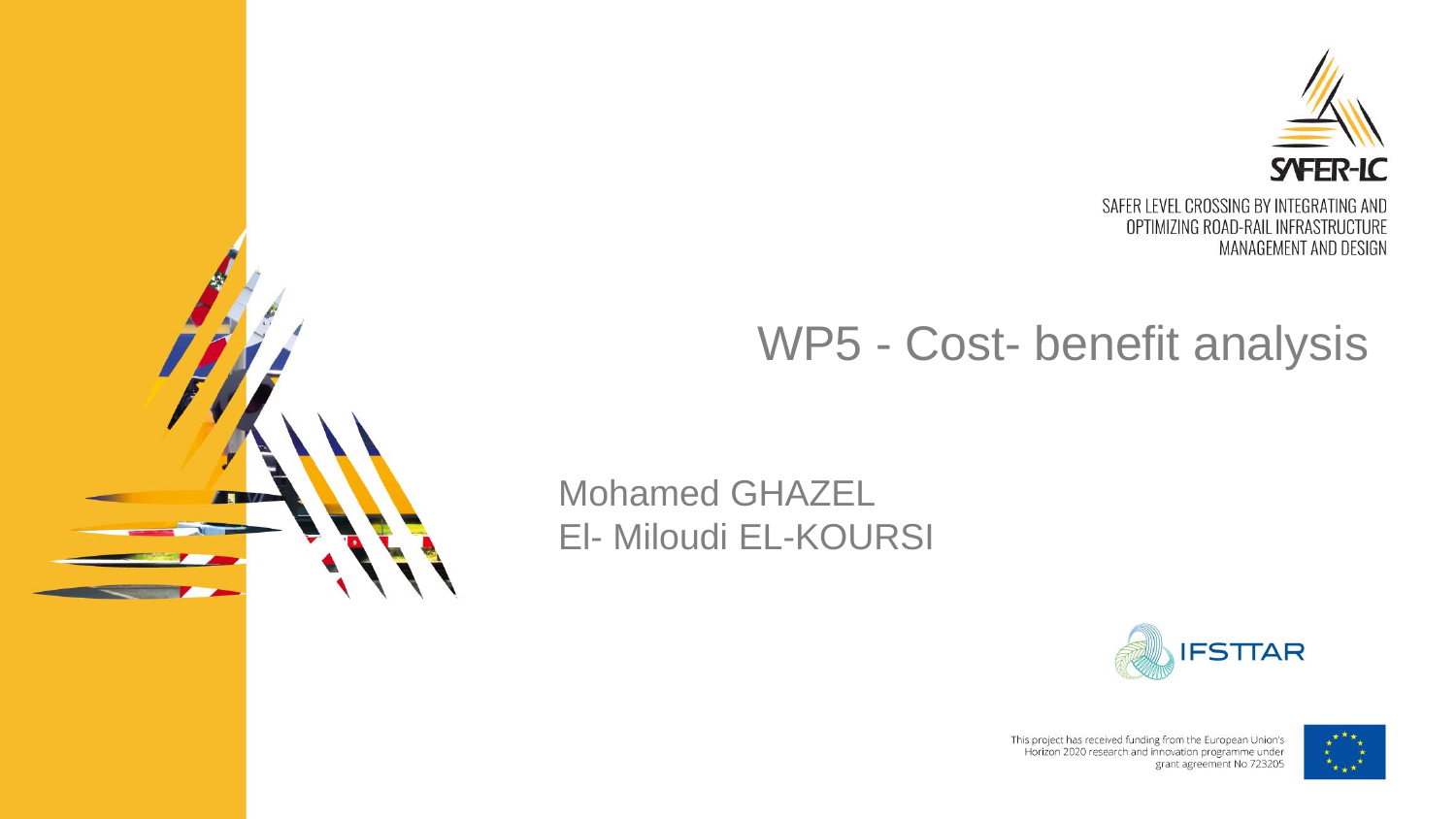## **Agenda**



- 1. Introduction of WP5 & CBA-CEA (10 mn), IFSTTAR
- 2. Lessons learnt from past projects (20 mn)
	- RESTRAIL (2010-2014)- REduction of Suicides and Trespasses on RAILway property. FP7
	- SELCAT (2006-2008) "Safer European Level Crossing Appraisal and Technology". FP6
- 3. Presentation of SAFER-LC selected scenarios (UIC) (10 mn)
- 4. Discussion on
	- Various aspects to be considered in CBA
- Identification of measurable/qualitative indicators Conclusion of the session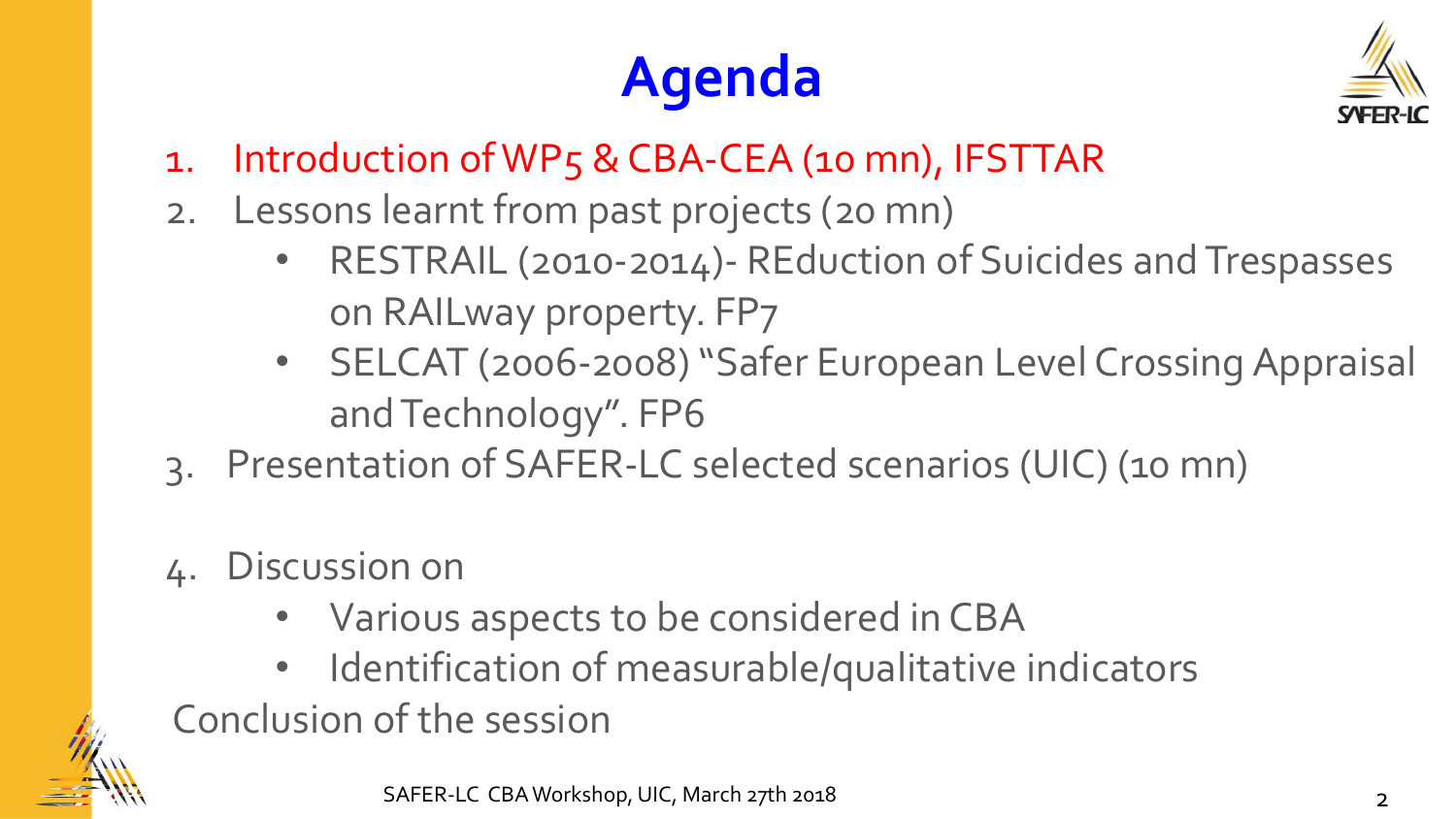## **WP5 – Cost- benefit analysis -Overview**

**UIC** 

7

**NTNU** 

4



**SNCF** 

 $\mathbf{1}$ 

- **Duration**: M6 → M36
- **Leader**: IFSTTAR
- **Contributors**: All
- **Total effort**: 50 M.M

### **Objectives**

 Perform a comprehensive C/B analysis of the developed solutions, taking into account various aspects:

**IFSTTAR** 

17

**Train** 

ose

5

**GLS** 

1

**COM** 

M

 $\overline{2}$ 

**IRU** 

10

**CERTH-**

**HIT** 

3

- Economical
- Social
- Environmental
- Issue a concise set of recommendations pertaining to:
	- Technical specifications
	- Human processes
	- Organizational and legal frameworks
	- ==> Implementation of the solutions + Feed into future international standard in rail and road  $\rightarrow$  Safer LX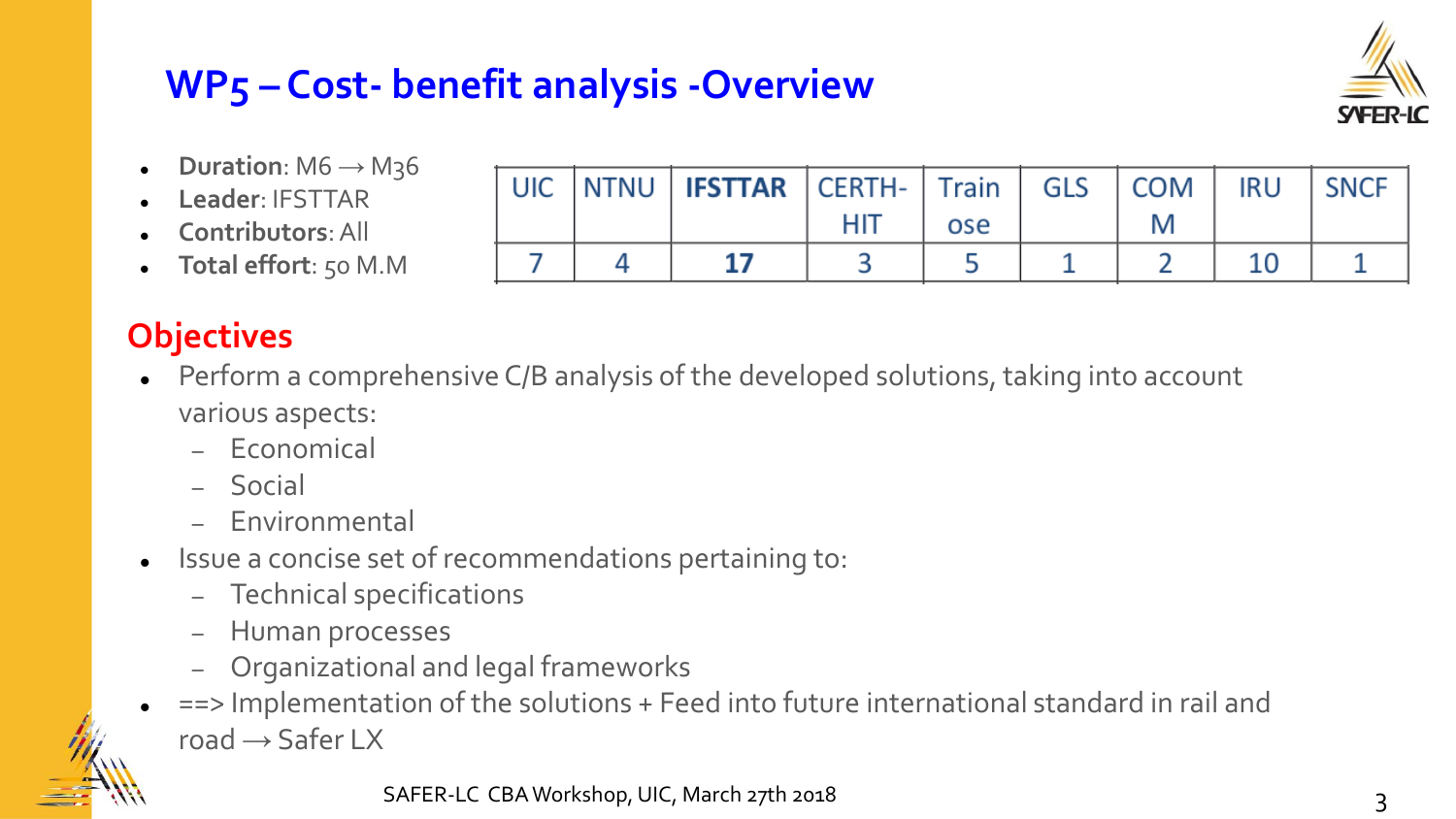

Lessons learnt from past projects (20 mn)

- RESTRAIL (2010-2014) REduction of Suicides and Trespasses on RAILway property. FP7
- SELCAT (2006-2008) "Safer European Level Crossing Appraisal and Technology". FP6

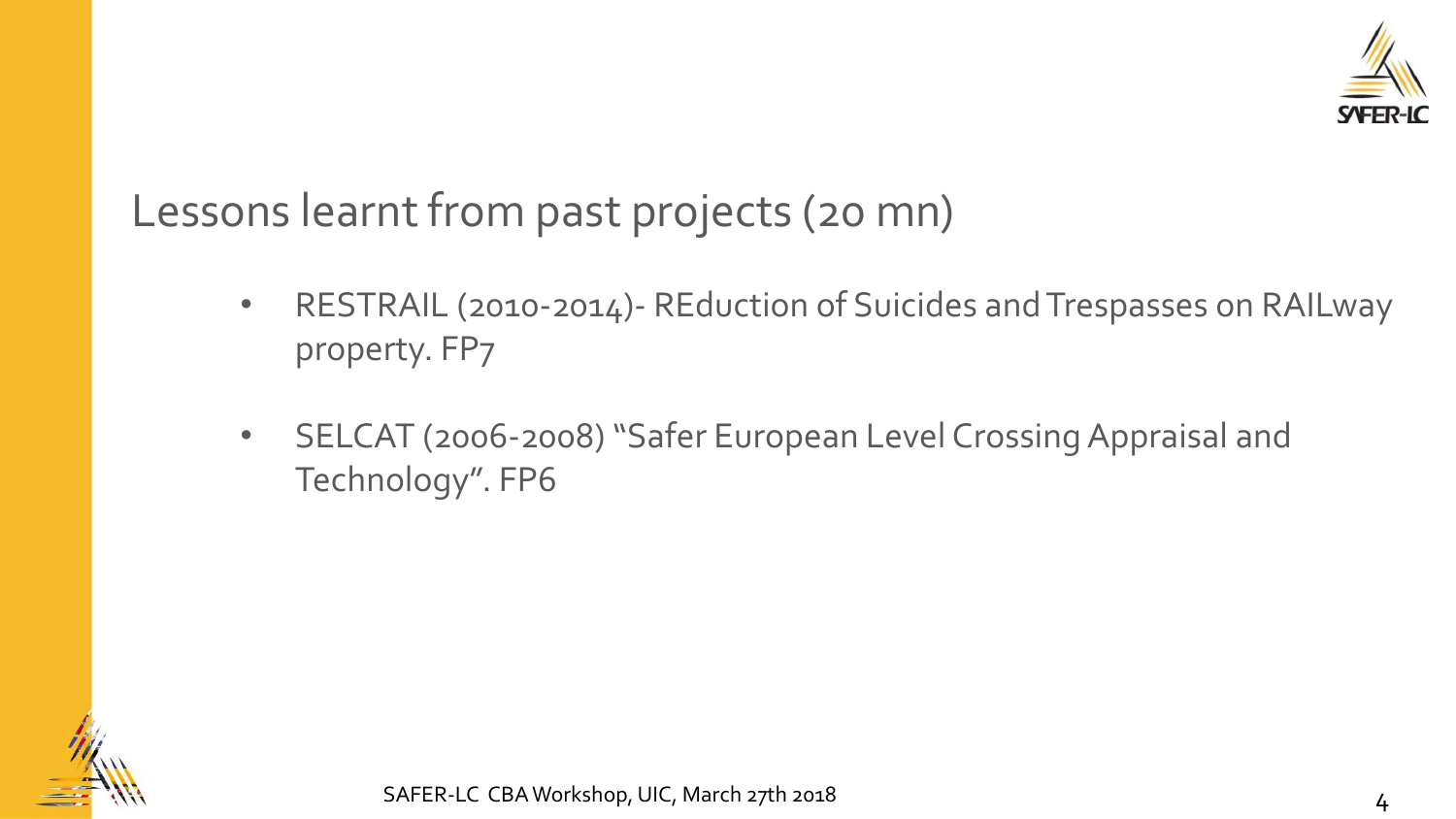

## **RESTRAIL project**



SAFER-LC CBA Workshop, UIC, March 27th 2018 5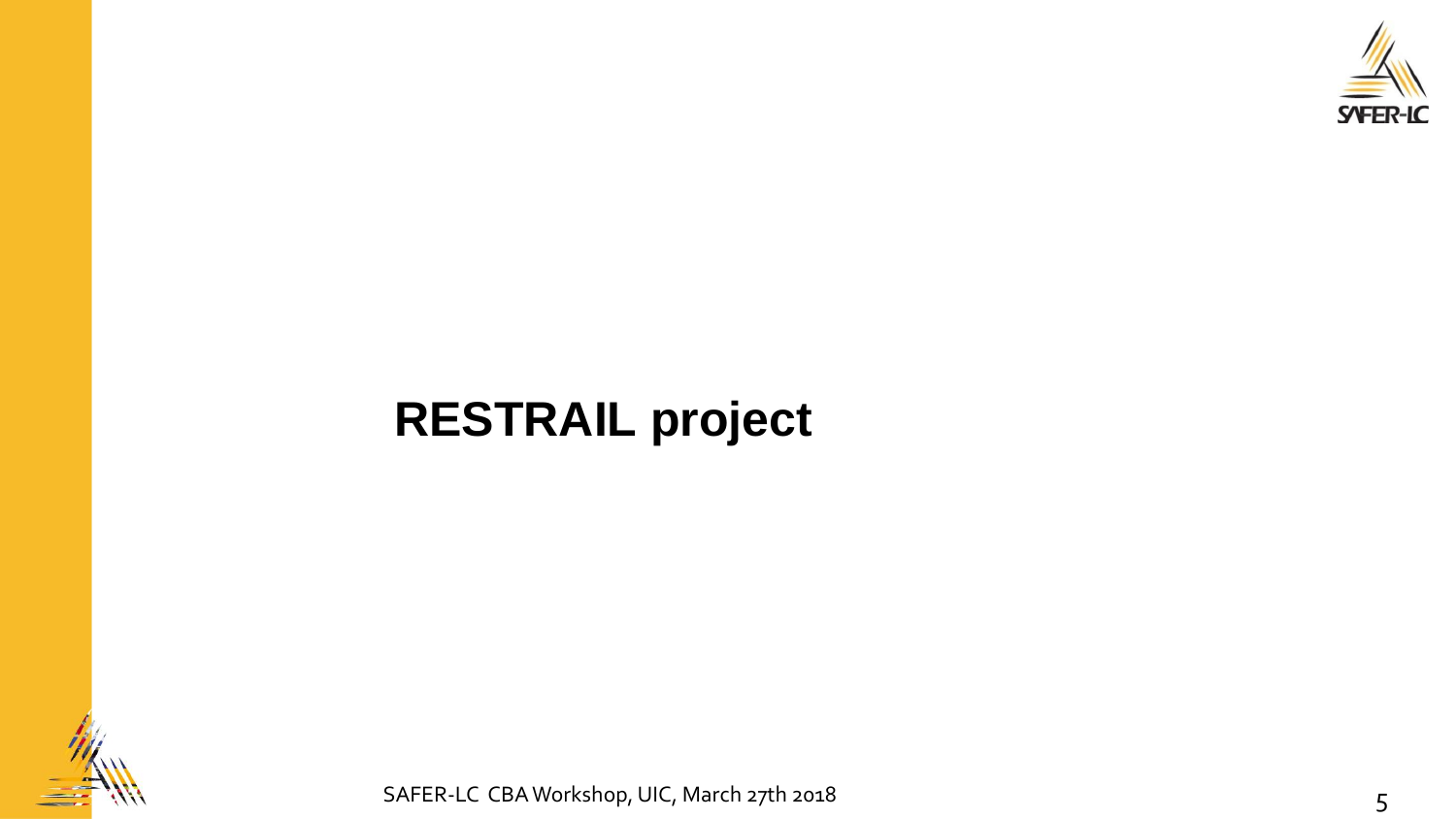

SAFER-LC CBA Workshop, UIC, March 27th 2018 6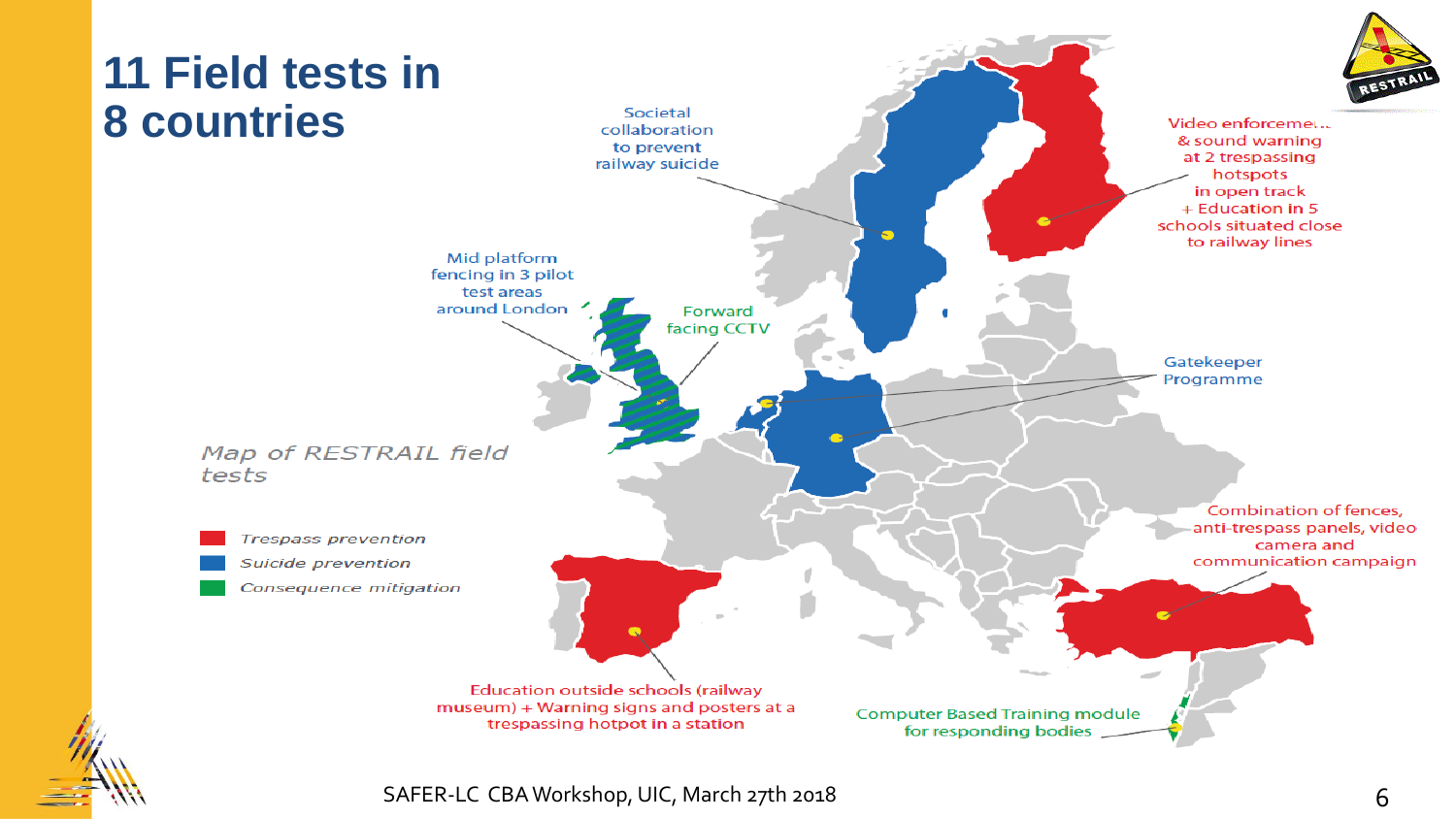Development of a method for the evaluation of measures



An initial set of 83 preventive measures to reduce the occurrence of suicide or trespassing has been grouped into 38 families of measures in which the modes of action for incidents and accidents are similar.

Several criteria were chosen for the evaluation procedure:

*(1)durability of effects,* 

*(2) costs and benefits (based on expert judgment and not on calculation of the C/B ratio),* 

*(3) integration with other policy measures,* 

*(4) impact on railway operations,* 

*(5) impact on people and jobs,* 

- *(6) technological issues,*
- *(7) environment,*
- *(8) acceptance,*

*(9) transferability issues.*

SAFER-LC CBA Workshop, UIC, March 27th 2018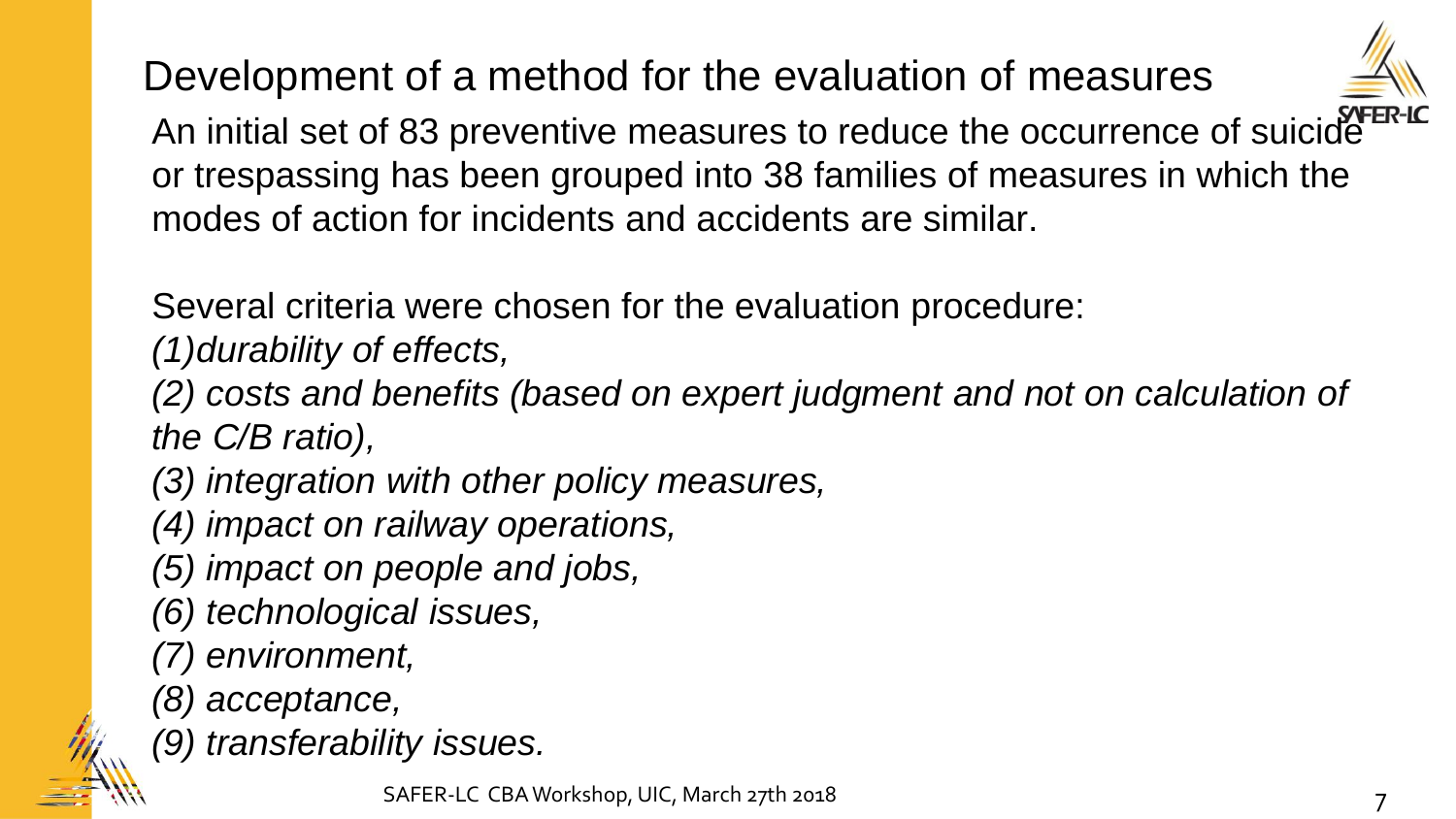## Lessons leant from the CEA / CBA



Mostly CEA (and mini CBA in two cases) were performed with the cost and effectiveness data collected within the pilot studies. Unfortunately, it was not possible to perform any preliminary economic analyses in the case of four pilot tests (Dutch gatekeeper programme, German gatekeeper programme, training based on CBT and Forward Facing CCTV).

The RESTRAIL frame was very efficient to develop field tests of measures but cannot gather the whole set of data required for conducting CEA or CBA to actually compare between the various options in the same (or very similar) locations.

The greatest problems in CBA is to obtain valid and reliable monetary valuations of all relevant impacts.

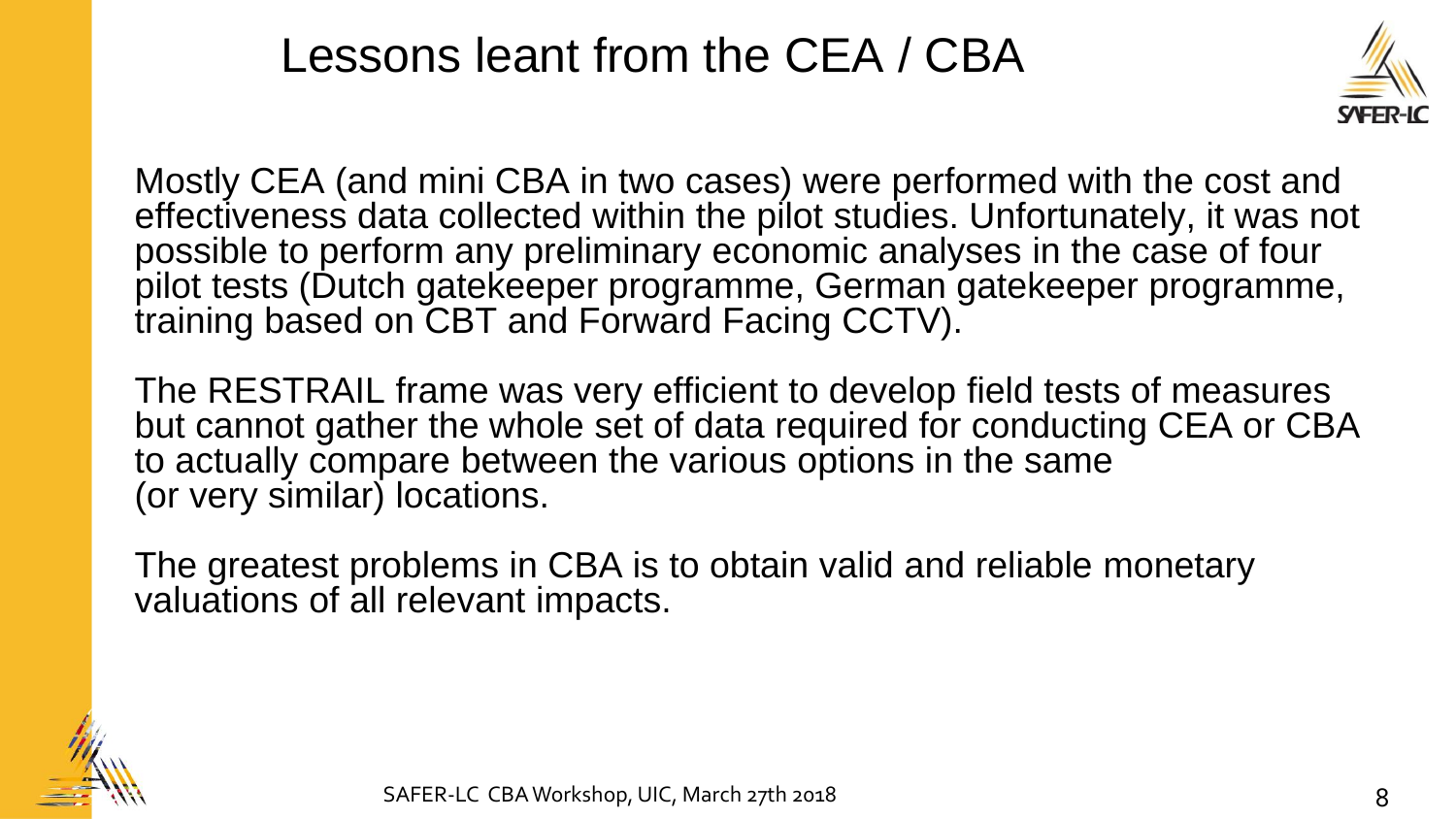## LC Case study for cost benefit analysis





### Safer European Level Crossing Appraisal and Technology



SAFER-LC CBA Workshop, UIC, March 27th 2018 9 1999 10:00 12:00 12:00 12:00 12:00 13:00 14:00 14:00 14:00 14:00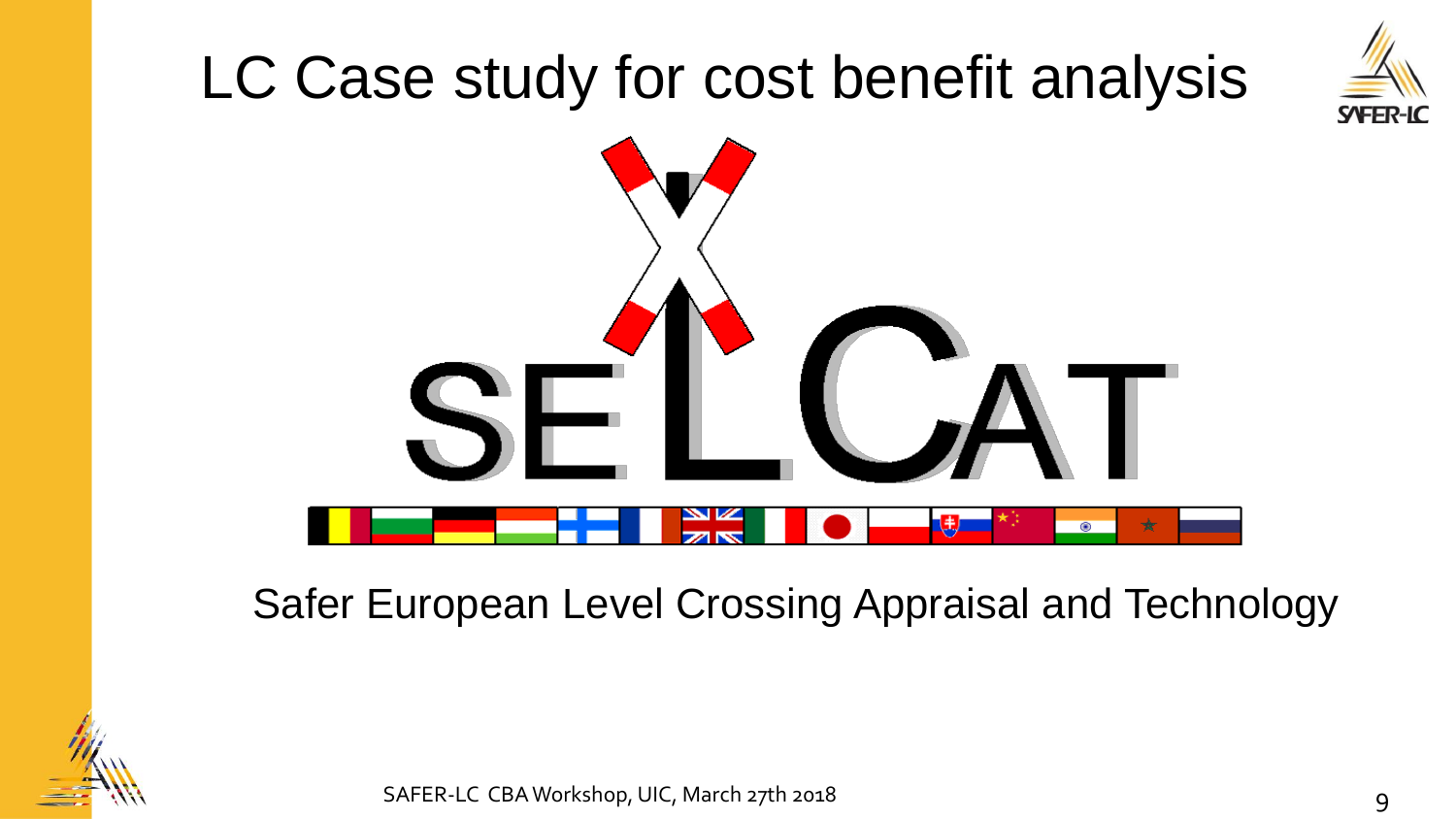

SAFER-LC CBA Workshop, UIC, March 27th 2018 10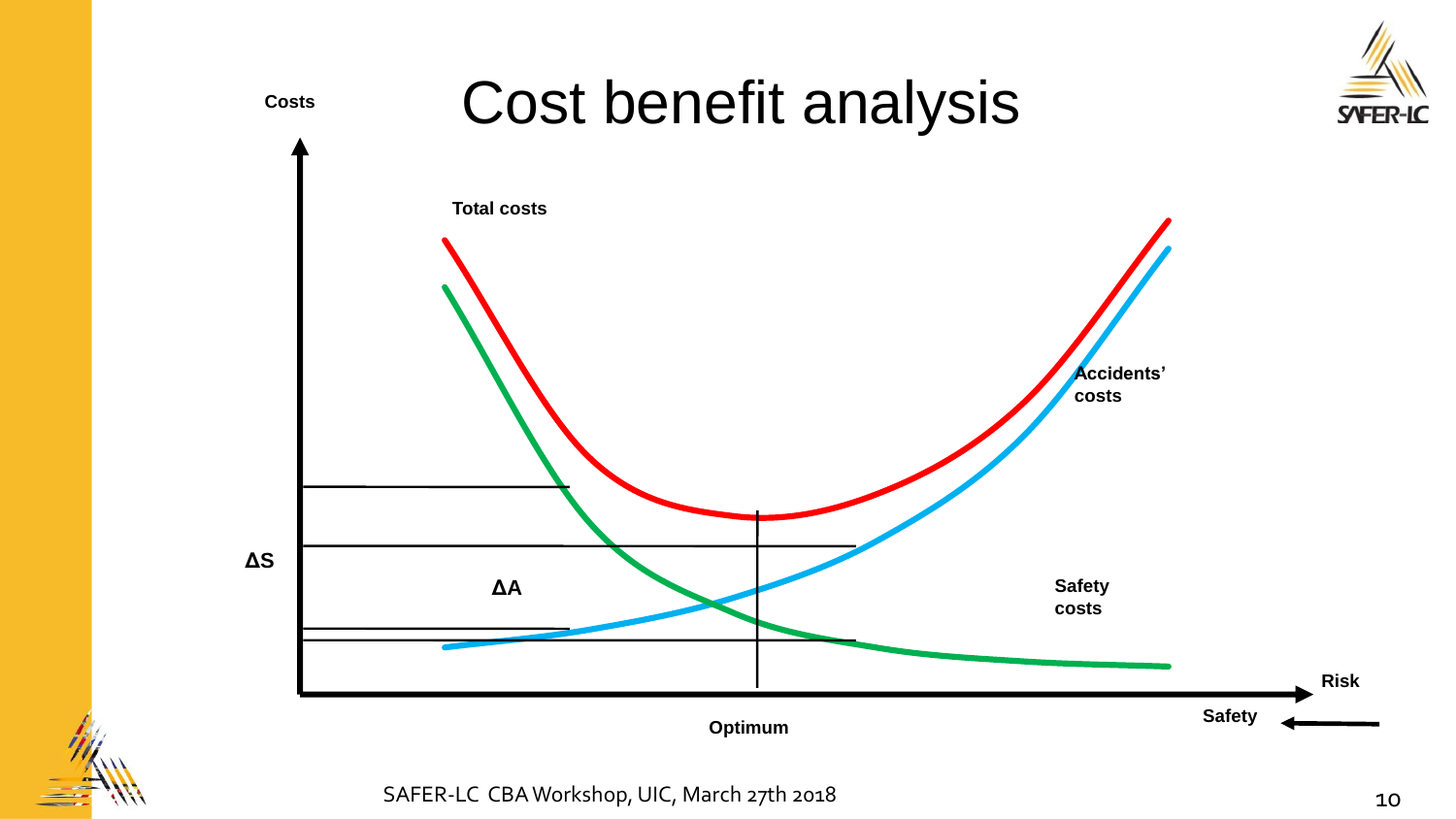

## Cost Benefit analysis Major tasks

There are three essential principles of the approach to cost benefit analysis:

- Analysis of the quantitative risk, in order to estimate the safety gains inherent in a given investment or way of working;
- Economic analysis, in order to calculate the net cost of a given safetyrelated investment or way of working;
- Ethical and social analysis, in order to determine at least the relative value of different safety gains, and if possible their absolute value.

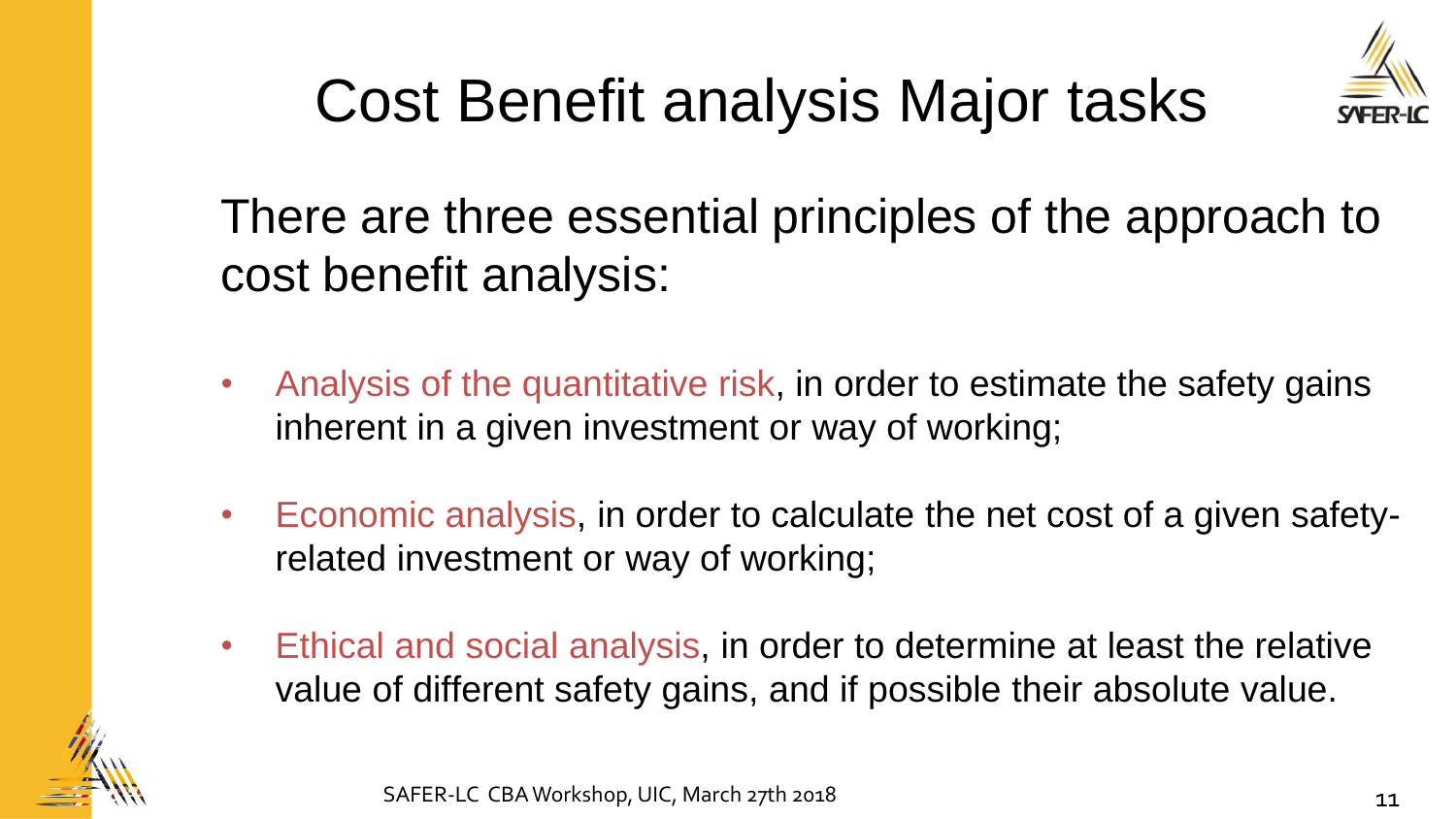

### Analysed case study AHB with obstacle detection



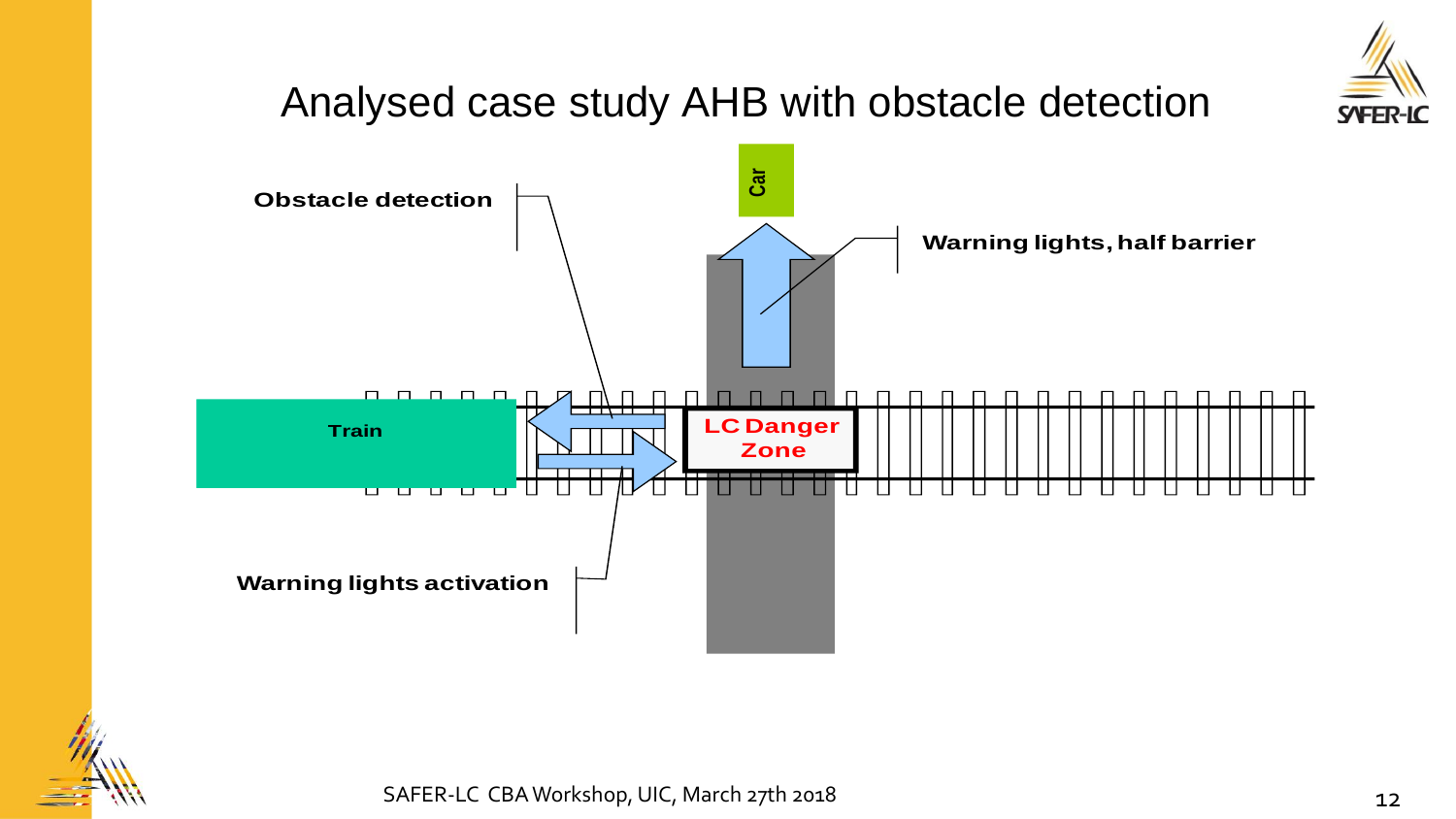#### 1) Radio Communication to Train





#### 2) Obstacle announcement by one signal



#### 3) Obstacle announcement by two signals



#### **Technical implementations** of the obstacle detection

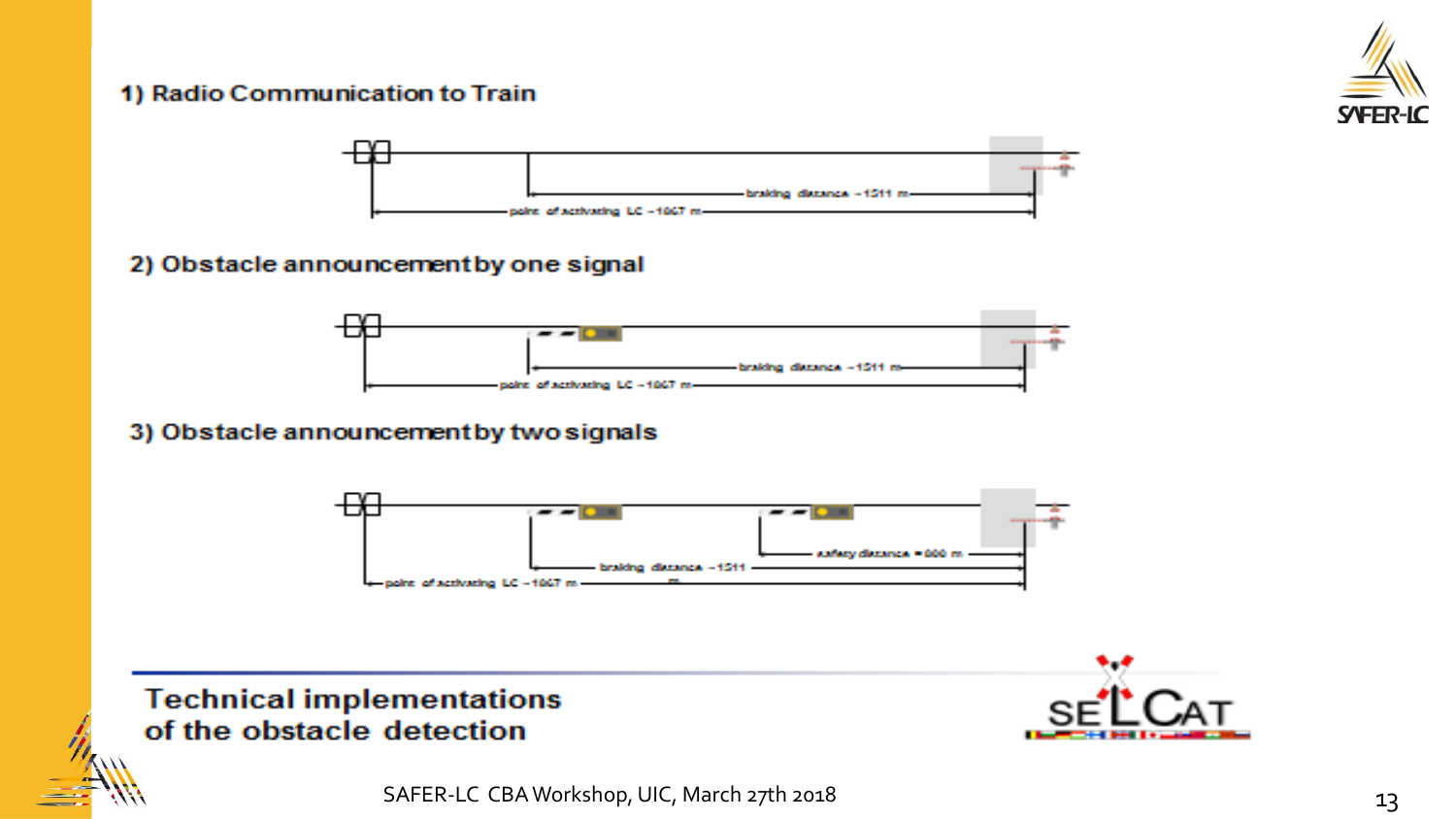Analysis of the quantitative risk: Road traffic consideration



**Type 1** represents the road vehicles whose drivers are violating the level crossing warning system deliberately or non-deliberately. It is considered that road vehicle of the type 1 doesn't stay in danger zone longer than 3 seconds.

**Type 2** represents road vehicles which enter the danger zone at the time when there are no warning lights activated but is forced to stop without having the possibility to clear completely before 2 minutes elapse.

**Type 3** represents the road vehicles whose drivers are entering the set danger zone deliberately despite activated warning lights. The model assumes that the presence of the vehicle of the type 3 in the danger zone can take up to 5 minutes.

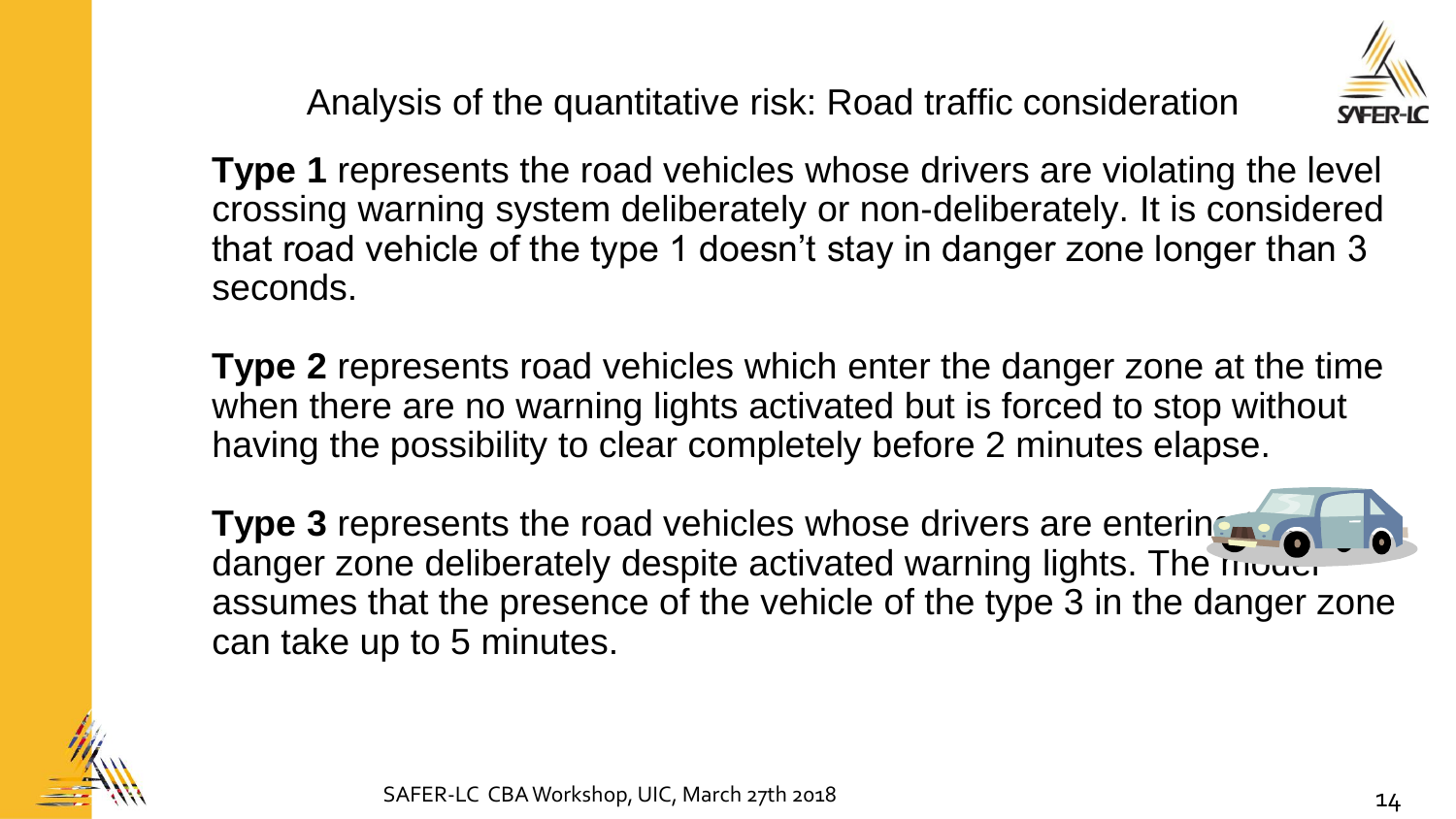## Analysis of the quantitative risk AHB crossing accident causes



| <b>Road vehicle</b> |                                       | <b>Cause</b>             | <b>Cause Type</b>        |
|---------------------|---------------------------------------|--------------------------|--------------------------|
| <b>Type</b>         | <b>Cause</b>                          | <b>Risk Contribution</b> | <b>Risk Contribution</b> |
| Type 1              | Zigzaging                             | 33.5%                    |                          |
|                     | <b>Visibility</b>                     | 17%                      |                          |
|                     | <b>Second Train</b><br><b>Arrives</b> | 16%                      |                          |
|                     | Sun dazzle                            | 0.5%                     | 67%                      |
| Type 2              |                                       |                          |                          |
|                     | Grounding                             | 13.5%                    |                          |
|                     | Adhesion                              | 8.5%                     |                          |
|                     | <b>Blocking Back</b>                  | 8%                       | 30%                      |
| Type3               |                                       |                          |                          |
|                     | Suicide or<br>Vandalism               | 3.5%                     | 3.5%                     |

SAFER-LC CBA Workshop, UIC, March 27th 2018 15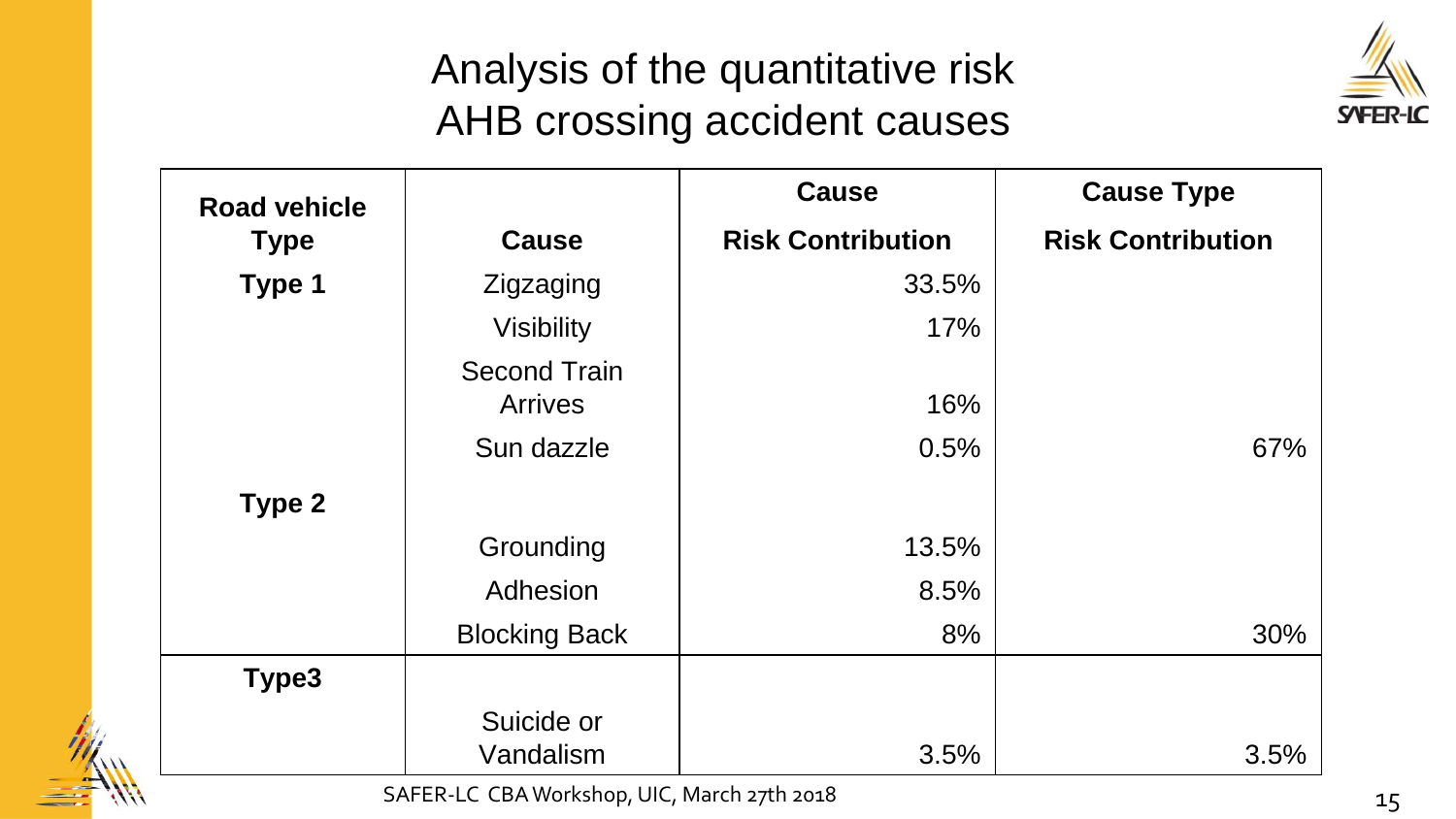Analysis of the quantitative risk Railway traffic consideration



Nominal Speed 160 km/h

Emergency Braking coefficient  $= 0.7$  m/s<sup>2</sup>

At nominal speed, it needs 44 sec or 1400 m to stop



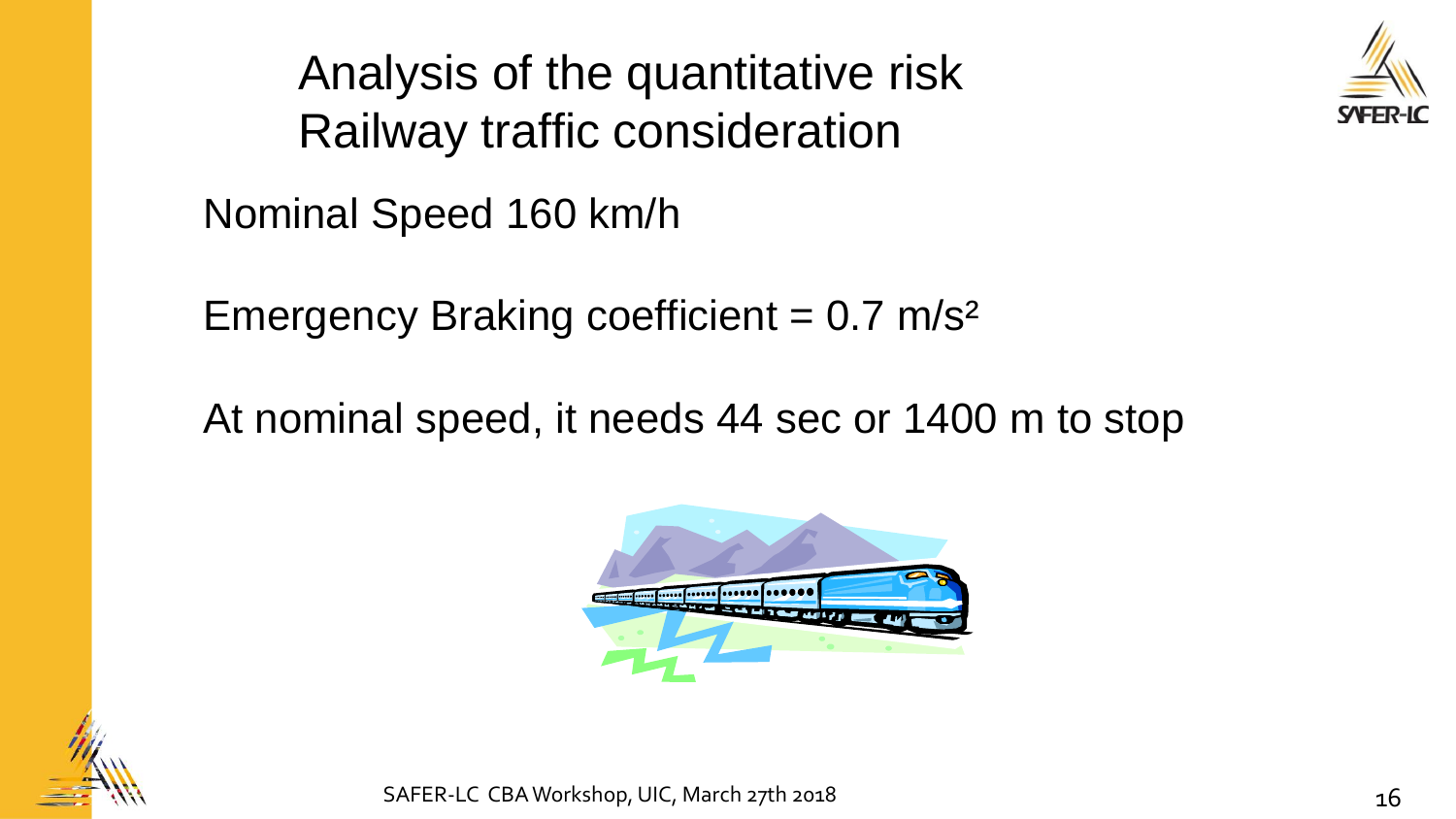

Quantitative risk analysis - summary

## **Obstacle detection**

Accidents caused type 1 events e.g zigzagging are not prevented

eliminates accidents type 2 events (e.i. vehicles in the danger zone before the lights activated) (30%). Therefore the expected safety benefit is limited

Reliability of 99% of the obstacle detection should be sufficient

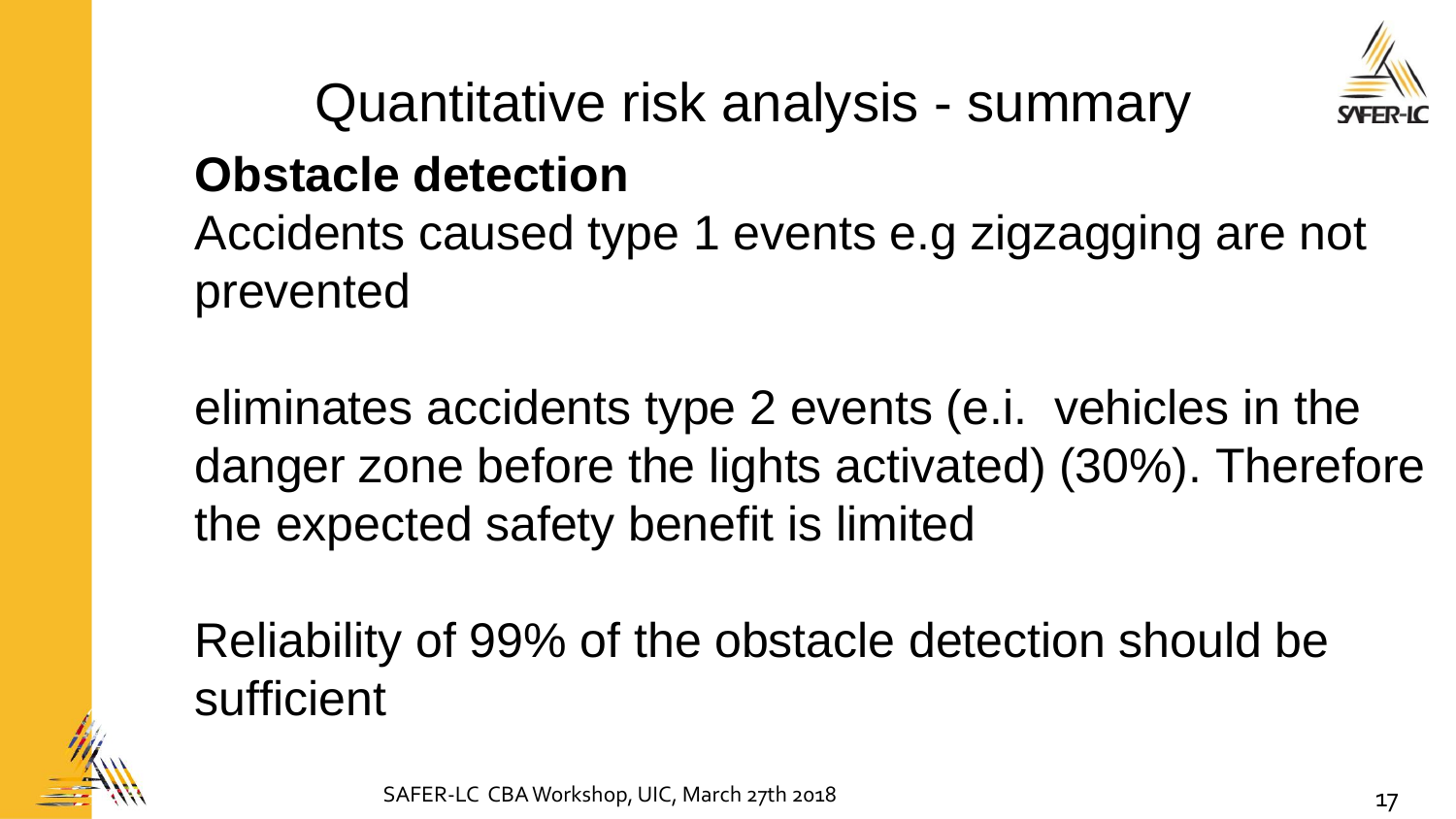

## Economical analysis

ΔR = efficacy of a measure (assessment of risk-reduction potential and monitoring of the risk),

 $\Delta C$  = the costs of a measure,

 $\Delta C$  /  $\Delta R$  = cost-benefit ratio,

| $\Delta C / \Delta R$ | <b>Ratio</b>                  |  |  |
|-----------------------|-------------------------------|--|--|
| < 0.1                 | <b>Extremely favourable</b>   |  |  |
| 0.10.5                | Favourable                    |  |  |
| 0.52                  | Well-balanced                 |  |  |
| 25<br>Unfavourable    |                               |  |  |
| > 5                   | <b>Extremely unfavourable</b> |  |  |

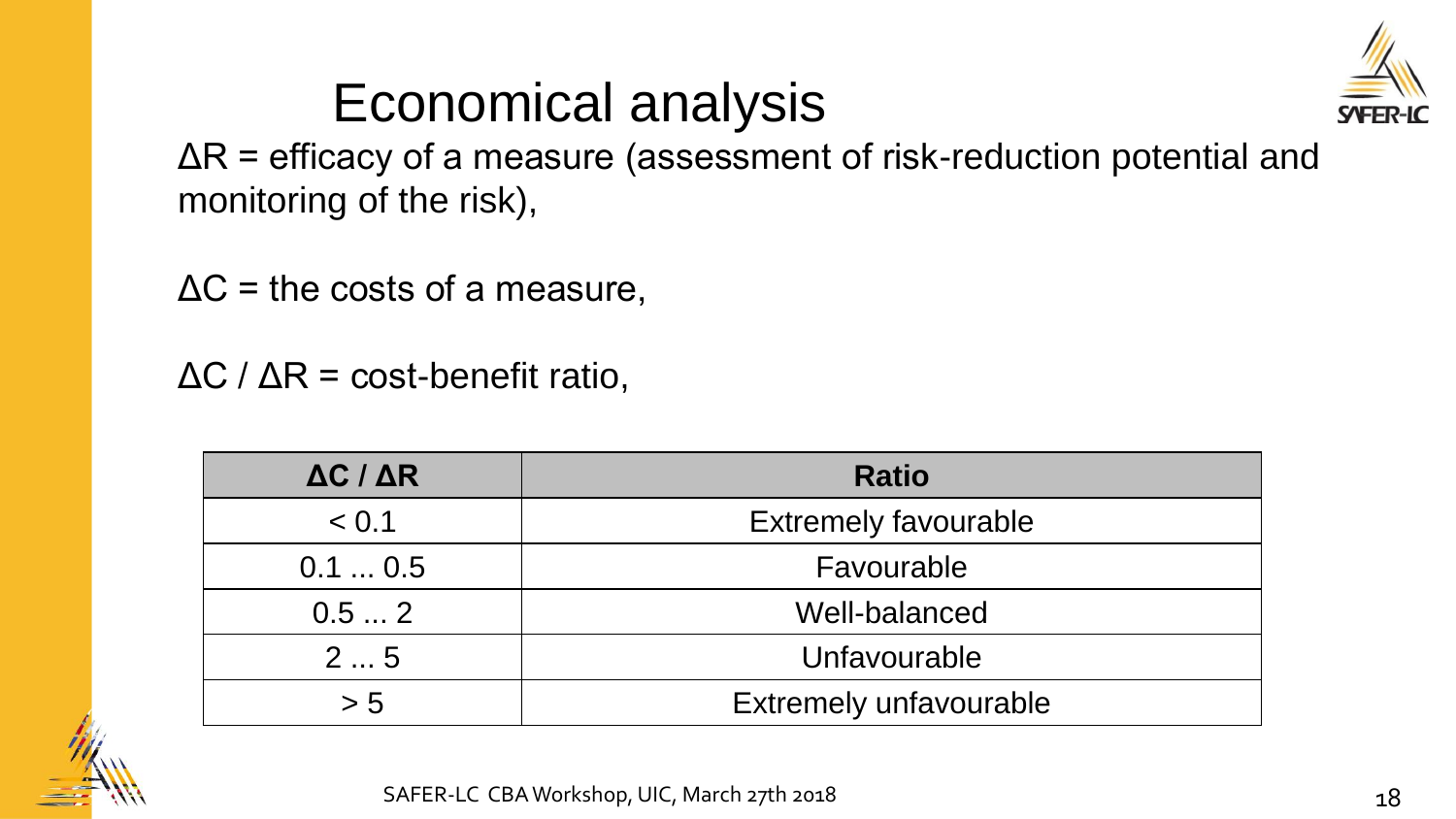### Starting risk



| Accidents in Germany on 4000 | Absolute numbers | Ratio per 1 accident |
|------------------------------|------------------|----------------------|
| LC-s in $2005$               |                  | (%)                  |
| (Type LzH)                   |                  |                      |
| No. of accidents             | 48               |                      |
| <b>No. of fatalities</b>     |                  | 14.58                |
| No. of serious injuries      | 15               | 31.25                |
| No. of light injuries        | 25               | 52.08                |

### Unit costs

| <b>Costs</b>                                                                               | Cost per unit in<br>Germany $(\epsilon)$ | Cost per unit in the<br>UK $(\epsilon)$ |
|--------------------------------------------------------------------------------------------|------------------------------------------|-----------------------------------------|
| 1 conventional obstacle detection device used on LC-s<br>(single track)                    | 56,000                                   | 250,000                                 |
| 2 LC warning signals installed 1500m before the LC<br>from both sides (track sides)        | 180,000                                  | 880,000                                 |
| 2 supervision cameras for road traffic rules enforcement<br>including evaluation equipment | 40,000                                   | 190,000                                 |



Economical analysis

Starting risk and assumed unit costs of equipment

SAFER-LC CBA Workshop, UIC, March 27th 2018 19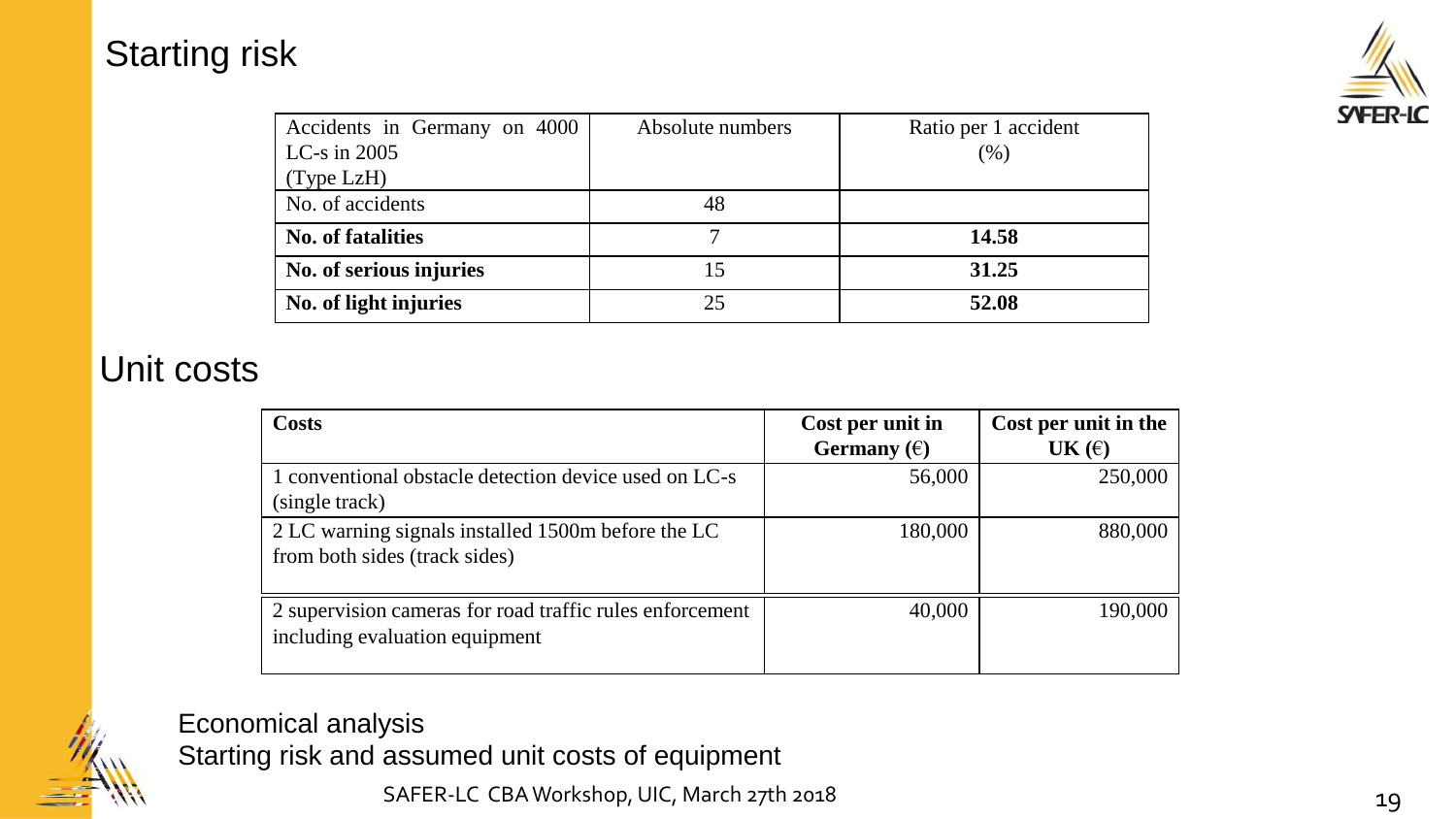### **Costs**

| Cost of the 1 Signal equipment implementation |             |
|-----------------------------------------------|-------------|
| 1 obstacle detection device                   | 56,000      |
| 2 LC warning signals                          | 180,000     |
| Total per 1 LC                                | 236,000     |
| Total per 4000 LC-s $(\Delta C)$              | 944,000,000 |

### **Benefits**

|                                  | Ratio per 1<br>accident (%) | Absolute<br>numbers | Fin. Cost per<br>unit $(\epsilon)$ | Total cost $(\epsilon)$ |
|----------------------------------|-----------------------------|---------------------|------------------------------------|-------------------------|
| Accidents saved                  |                             | 13                  | 250,000                            | 3,250,000               |
| <b>Fatalities saved</b>          | 14.58                       | 1.90                | 2,100,000                          | 3,981,250               |
| Serious injuries saved           | 31.25                       | 4.06                | 210,000                            | 853,125                 |
| Light injuries saved             | 52.08                       | 6.77                | 21,000                             | 142,188                 |
| Total saved per year             |                             |                     |                                    | 8,226,563               |
| Total saved in life cycle $(AR)$ |                             |                     |                                    | 205,664,063             |

Cost-benefit ratio  $\Delta C$  /  $\Delta R$  = 944,000,000 € / 205,664,063 € = 4.59 2 < 4.59 < 5 - *unfavourable*

Economical analysis

Cost Benefit ratio evaluation (equipment of 4000 LC)

SAFER-LC CBA Workshop, UIC, March 27th 2018 20 20 20

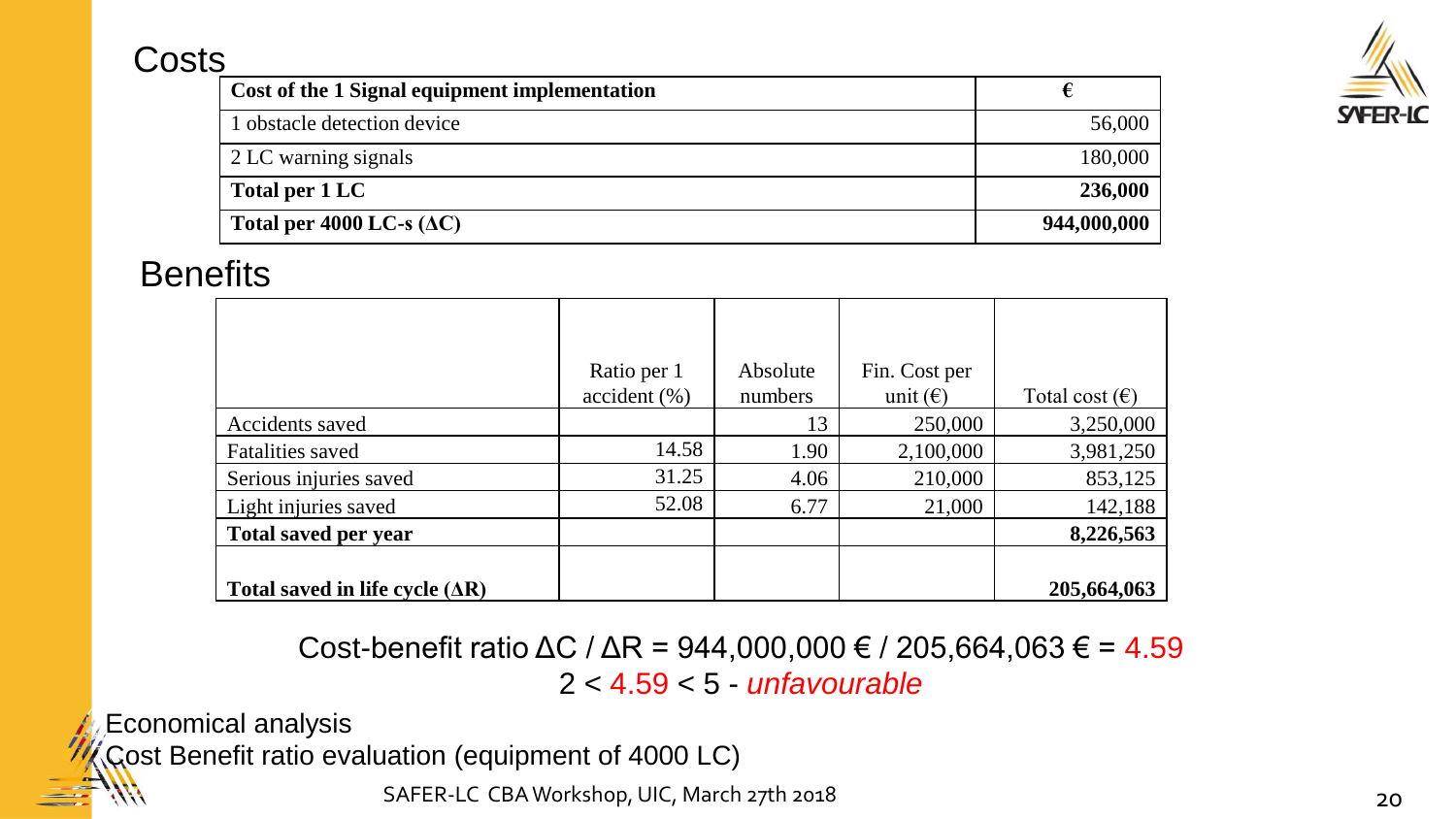### **Costs**

| -2<br>I<br>۰ |
|--------------|

| Cost of the 1 Signal equipment implementation |             |
|-----------------------------------------------|-------------|
| 1 obstacle detection device                   | 56,000      |
| 2 LC warning signals                          | 180,000     |
| Total per 1 LC                                | 236,000     |
| Total per 500 LC-s $(\Delta C)$               | 118,000,000 |

#### **Benefits**

|                                  | Ratio per 1  | Absolute | Fin. Cost per     |                         |
|----------------------------------|--------------|----------|-------------------|-------------------------|
|                                  | accident (%) | numbers  | unit $(\epsilon)$ | Total cost $(\epsilon)$ |
| Accidents saved $(80\%)$         |              | 10       | 250,000           | 2,500,000               |
| Fatalities saved (80%)           | 14.58        | 1.46     | 2,100,000         | 3,062,500               |
| Serious injuries saved (80%)     | 31.25        | 3.13     | 210,000           | 656,250                 |
| Light injuries saved $(80\%)$    | 52.08        | 5.21     | 21,000            | 109,375                 |
| <b>Total saved per year</b>      |              |          |                   | 6,328,125               |
|                                  |              |          |                   |                         |
| Total saved in life cycle $(AR)$ |              |          |                   | 158, 203, 125           |

Cost-benefit ratio  $\Delta C / \Delta R = 118,000,000 \in / 158,203,125 \in = 0.75$ 

0.5 < 0.75 < 2 - *well-balanced*

Economical analysis

SAFER-LC CBA Workshop, UIC, March 27th 2018 21 Cost Benefit ratio evaluation (equipment of 500 LC)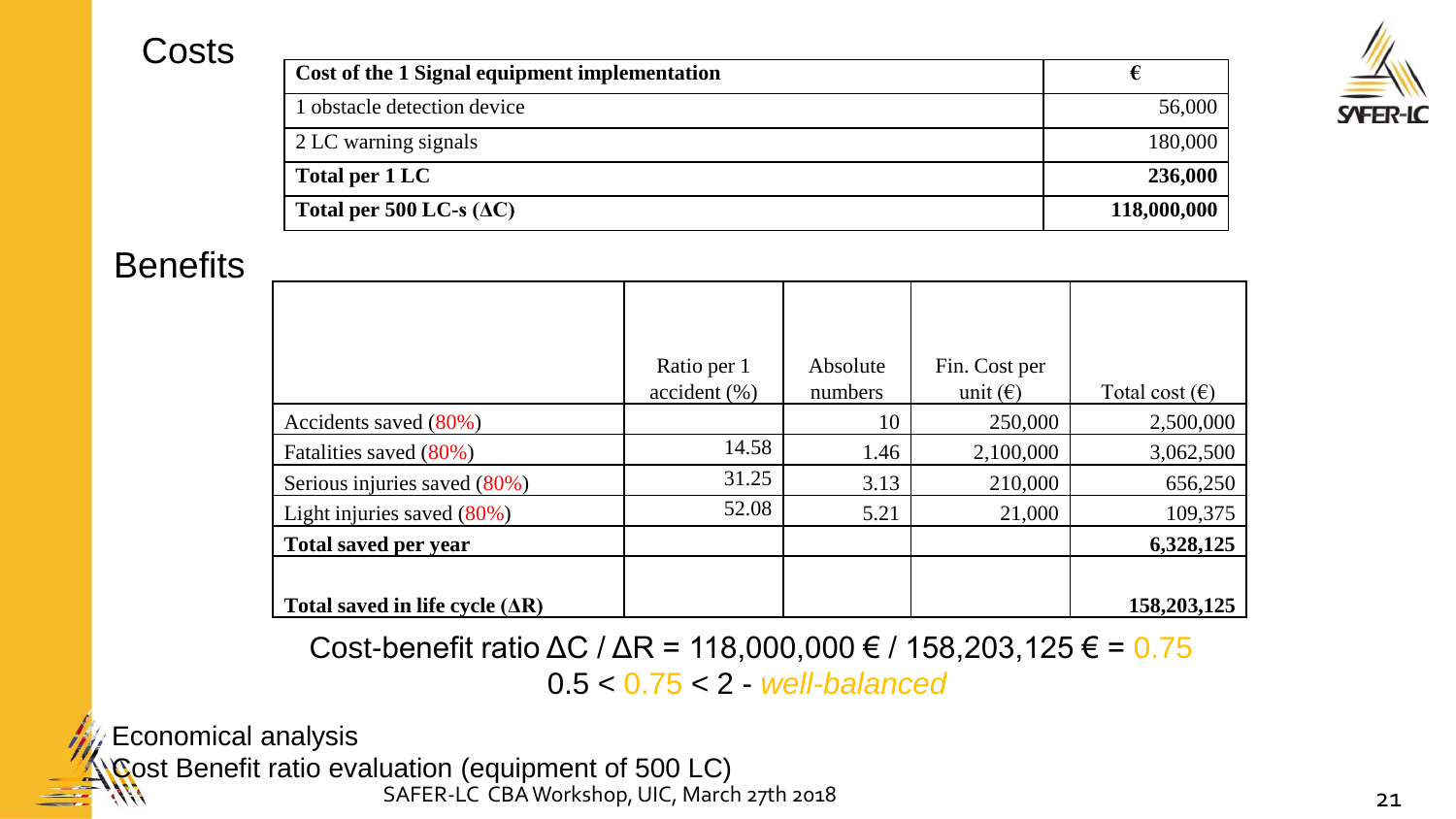

## Social analysis and ethical issues

## Benefits:

Road users would feel more secure crossing the LC Road users see good use of tax money

## Disbenefits :

LC actors including drivers, train driver are over relying on obstacle detection devices

Possible increase to road users' level of risk tolerance which makes more prepared to engage in risky situations (risk compensation) Road users pay less attention to other warning signs around the LC Road users' mental model of the function of the LC may be altered

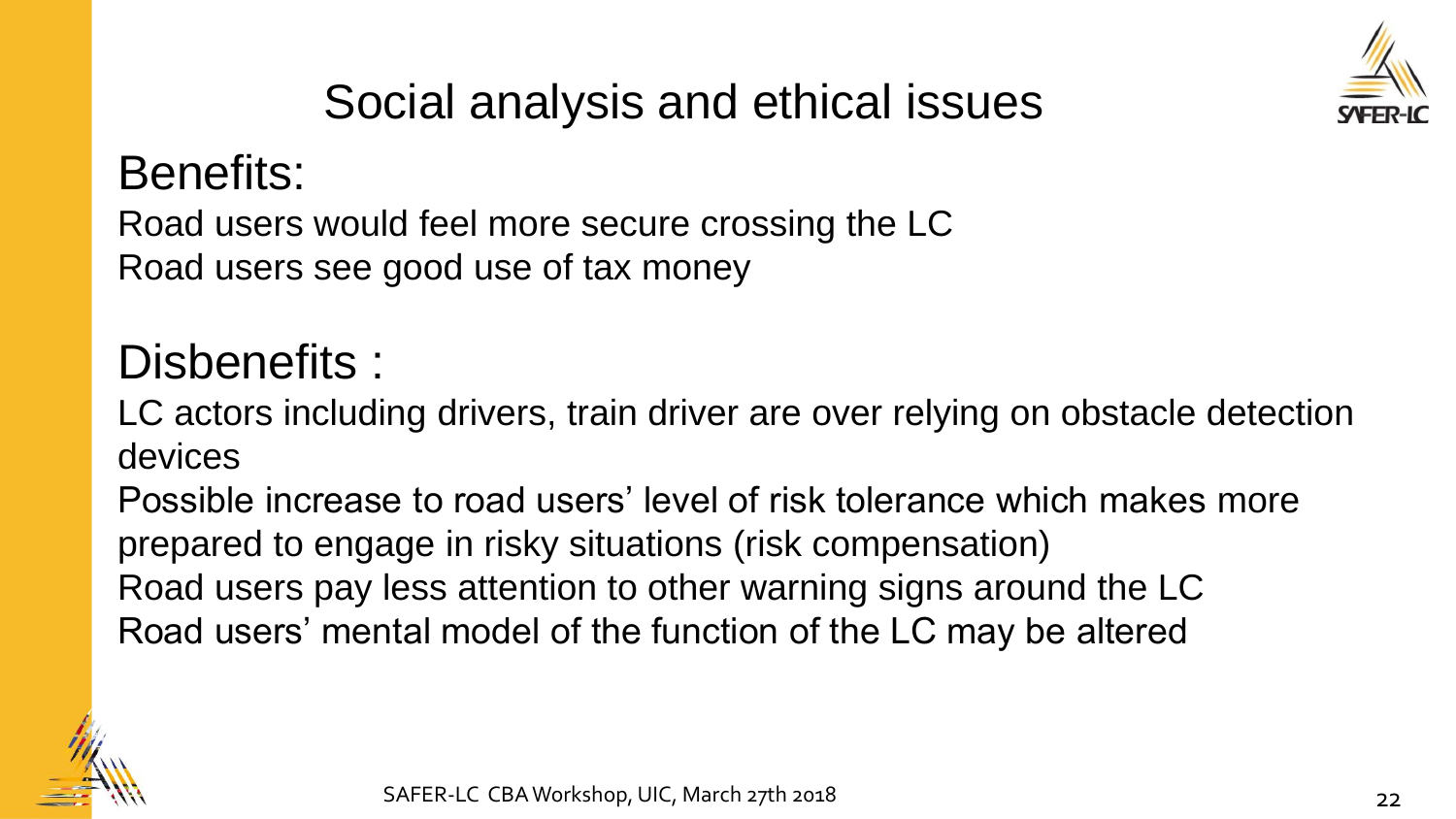## Residual risk reduction Residual risk:

|    | Obstacle detection and one signal |    |               |     |     |     |                              |
|----|-----------------------------------|----|---------------|-----|-----|-----|------------------------------|
|    |                                   |    |               |     |     |     | ■ Type 2 events              |
|    |                                   |    |               |     |     |     | $\blacksquare$ Type 3 events |
|    |                                   |    |               |     |     |     | ■ Type 1 events              |
| 40 | 60                                | 80 | 100           | 120 | 140 | 160 |                              |
|    |                                   |    | Speed in km/h |     |     |     |                              |

How to reduce the accidents caused by event of the Type 1?

#### Traffic Rules Enforcement

- Application on 500 most critical level crossings assuming 80% of all accident risk
- Assumption of 50% reduction of the influencible risk

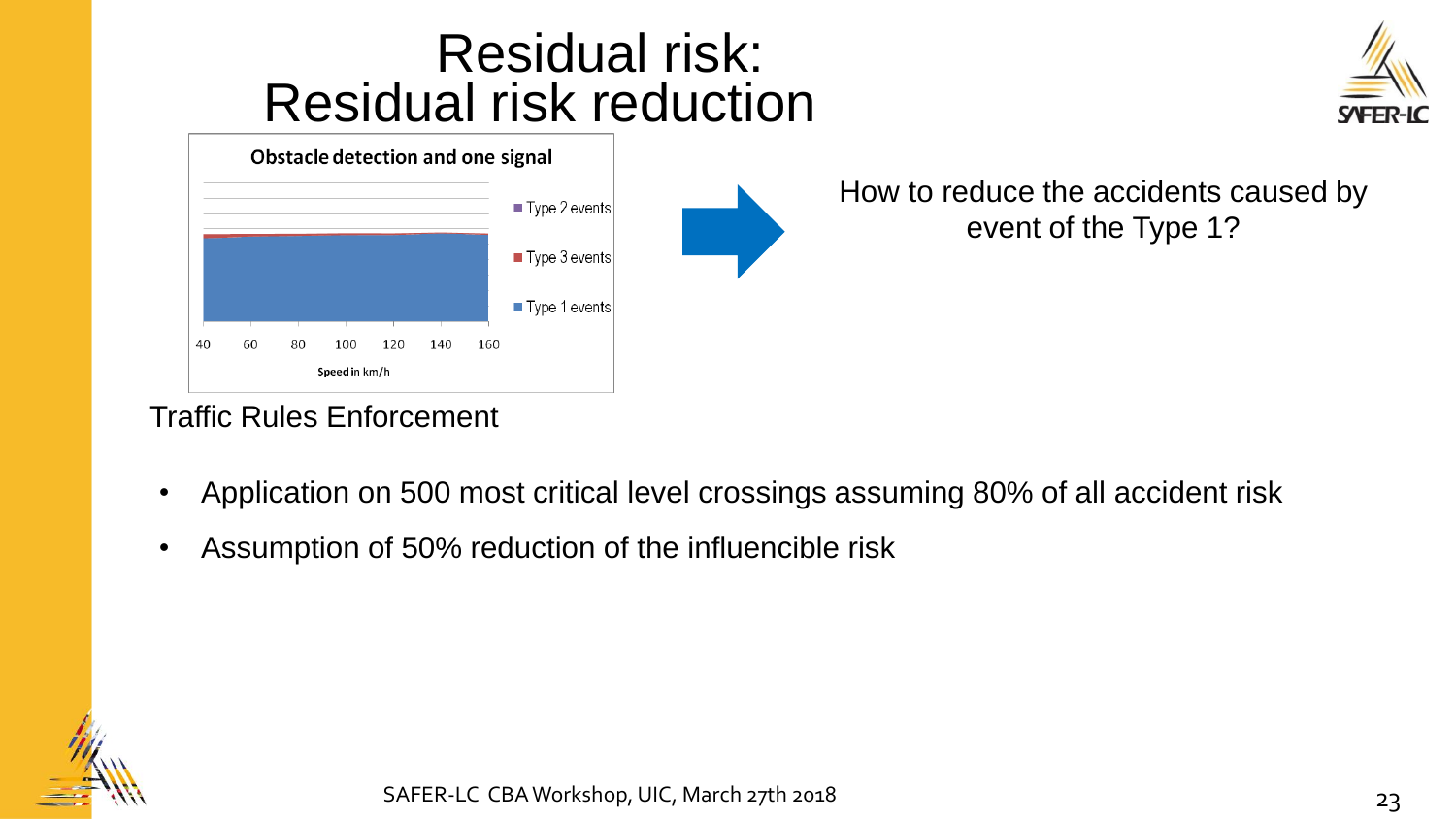Economical analysis (traffic rules enforcement) Cost Benefit ratio evaluation (equipment of 500 LC)



**Costs** 

| Cost of the Supervision cameras equipment implementation |            |
|----------------------------------------------------------|------------|
| 2 supervision cameras $+$ evaluation equipment           | 40,000     |
| Total per 1 LC                                           | 40,000     |
| Total per 500 LC-s $(\Delta C)$                          | 20,000,000 |

| <b>Benefits</b> |                                  | Ratio per 1 |          |                   |                         |
|-----------------|----------------------------------|-------------|----------|-------------------|-------------------------|
|                 |                                  | accident    | Absolute | Fin. Cost per     |                         |
|                 |                                  | (% )        | numbers  | unit $(\epsilon)$ | Total cost $(\epsilon)$ |
|                 | Accidents saved (80%)            |             | 23       | 250,000           | 5,750,000               |
|                 | Fatalities saved (80%)           | 14.58       | 3.35     | 2,100,000         | 7,043,750               |
|                 | Serious injuries saved (80%)     | 31.25       | 7.19     | 210,000           | 1,509,375               |
|                 | Light injuries saved $(80\%)$    | 52.08       | 11.98    | 21,000            | 251,563                 |
|                 | Total potentially saved per year |             |          |                   | 14,554,688              |
|                 | Success rate (drivers obeying)   |             |          |                   | 50%                     |
|                 | <b>Total saved per year</b>      |             |          |                   | 7,277,344               |
|                 | Total saved in life cycle $(AR)$ |             |          |                   | 181,933,594             |

Cost-benefit ratio  $\Delta C$  /  $\Delta R = 20,000,000 \in$  / 181,933,594 € = 0.11

0.1 < 0.11 < 0.5 – *favourable*

SAFER-LC CBA Workshop, UIC, March 27th 2018 2018 24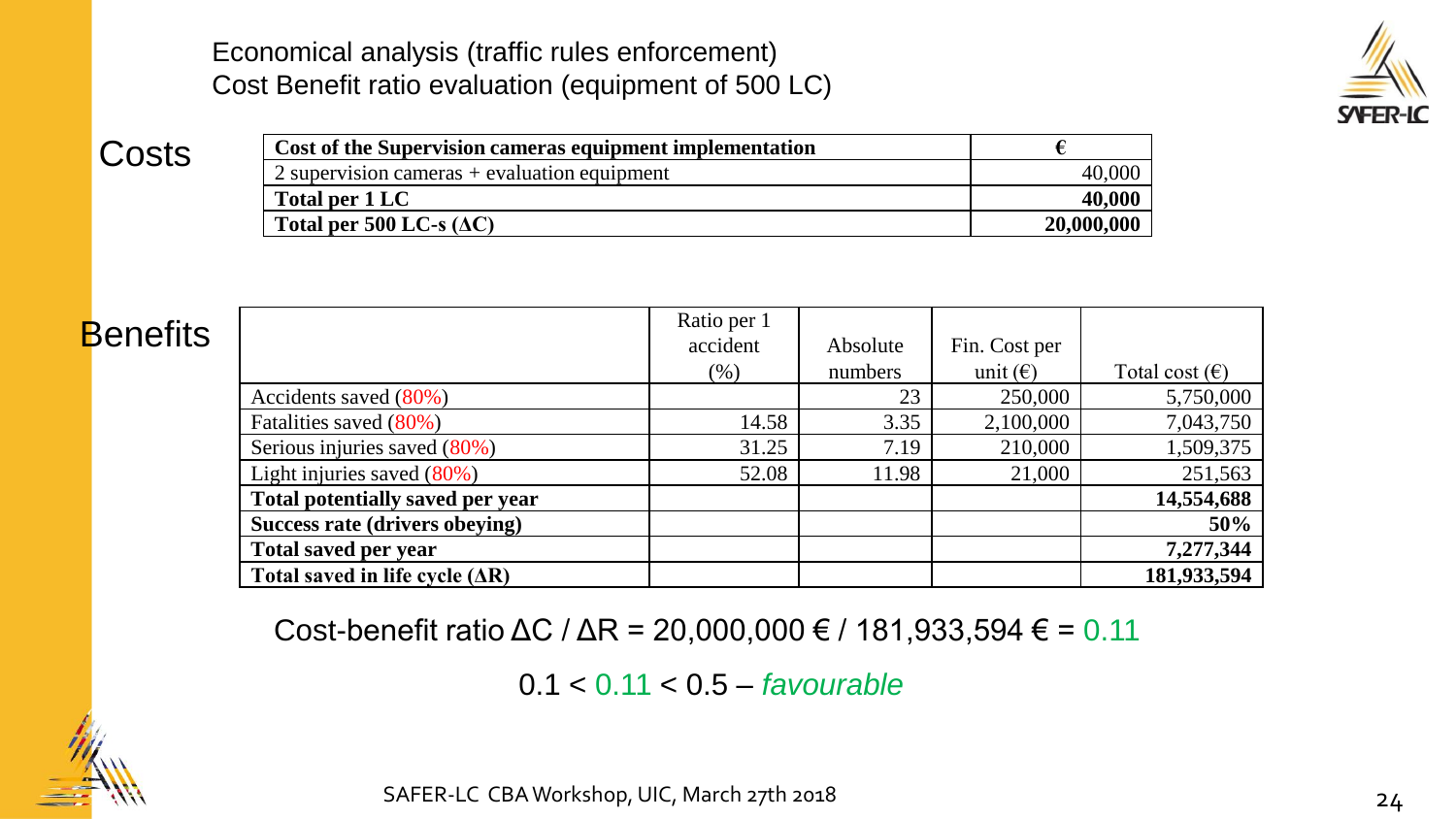

## Social analysis (traffic rules enforcement)

## Benefits:

Increase in danger perception  $\rightarrow$  Higher compliance of road users to LC rules because they know that there is a real personal benefit Road users would feel more secure crossing the LC Road users are less subject to peer influence  $\rightarrow$  Seeing other people ignore warnings will not reduce perception of danger

## Disbenefits :

Aversion of road drivers  $\rightarrow$  privacy issues

Road users may be distracted with technologies used to enforce traffic rules Road users with a high tolerance for risk may want to beat the supervision camera and engage in risky actions

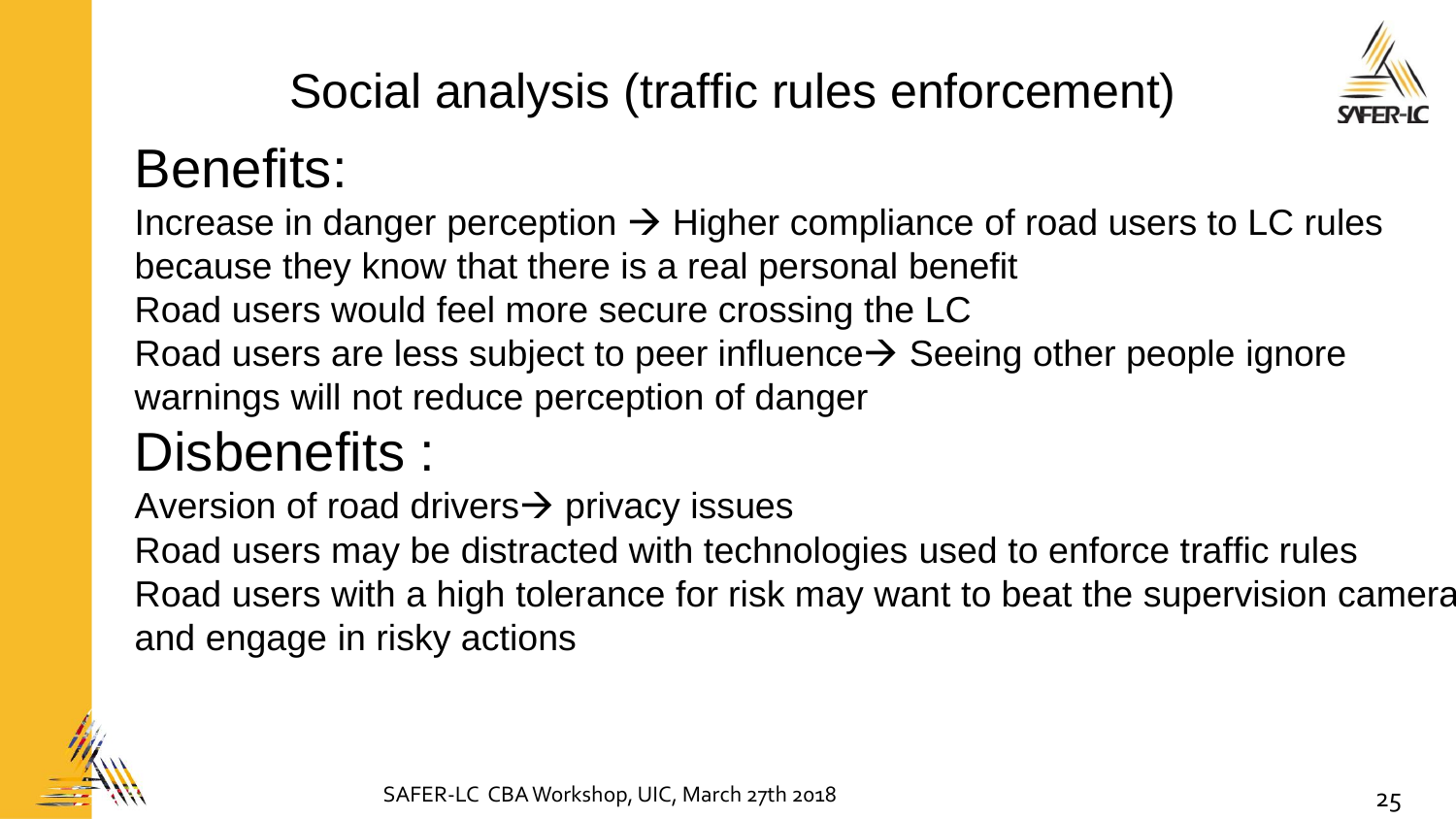

### Discussion on Various aspects to be considered in CBA Identification of measurable/qualitative indicators



SAFER-LC CBA Workshop, UIC, March 27th 2018 2018 26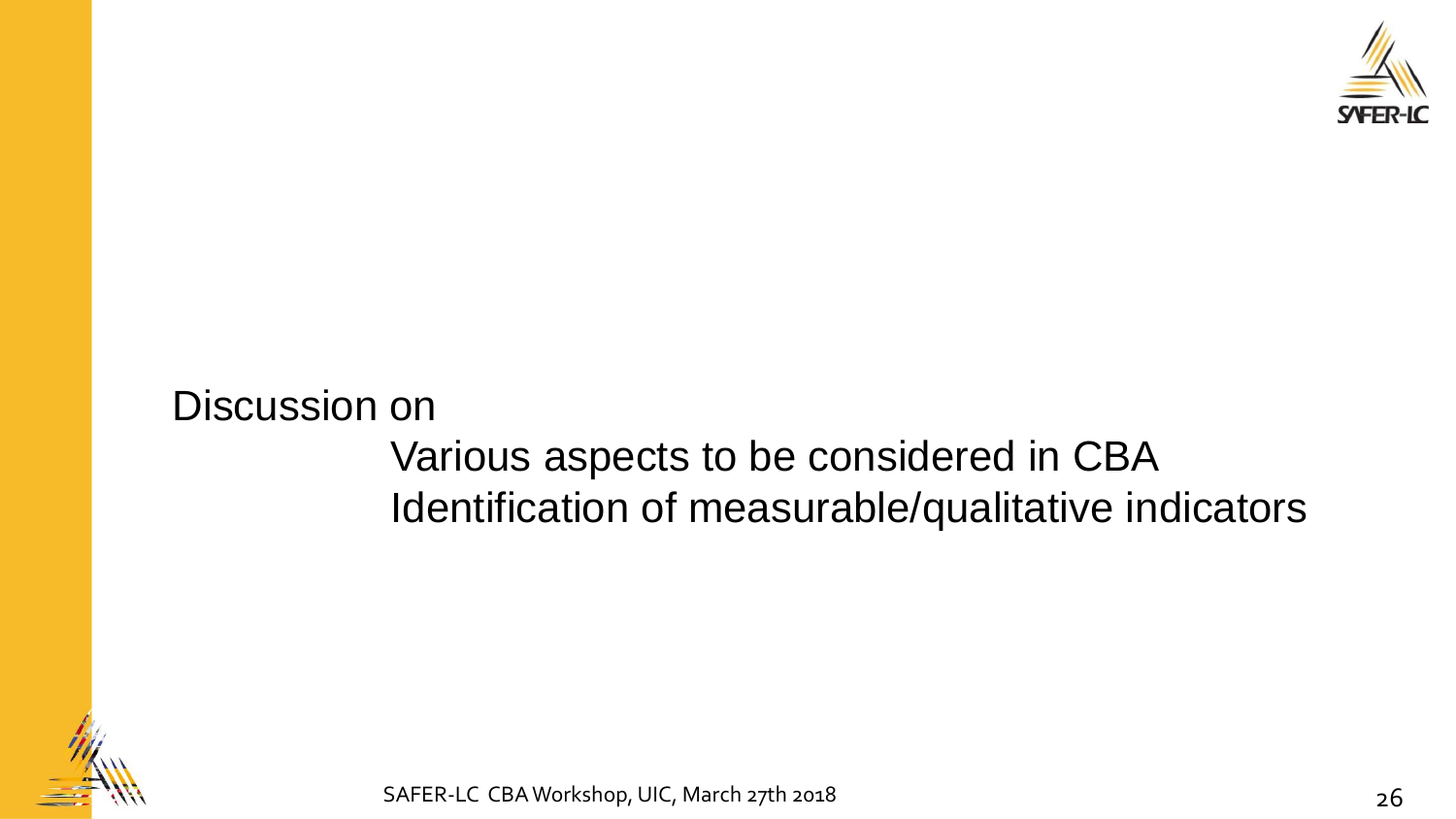## Open discussion & questions

- *1) CEA/CBA*
- *2) Values of life*
- *3) Accident cost (Property damage)*
- *4) Values of delays (passenger, freight)*
- *5) LC data*
- *6) Factors to determine risky LC ( FB, HB Road signal and unprotected)*
- *7) Cost of measures*
- *8) Effects which usually are not monetarized Accident*
- *9) Social analysis and ethical issues*
- *10) Other projects*

SAFER-LC CBA Workshop, UIC, March 27th 2018 2018 27

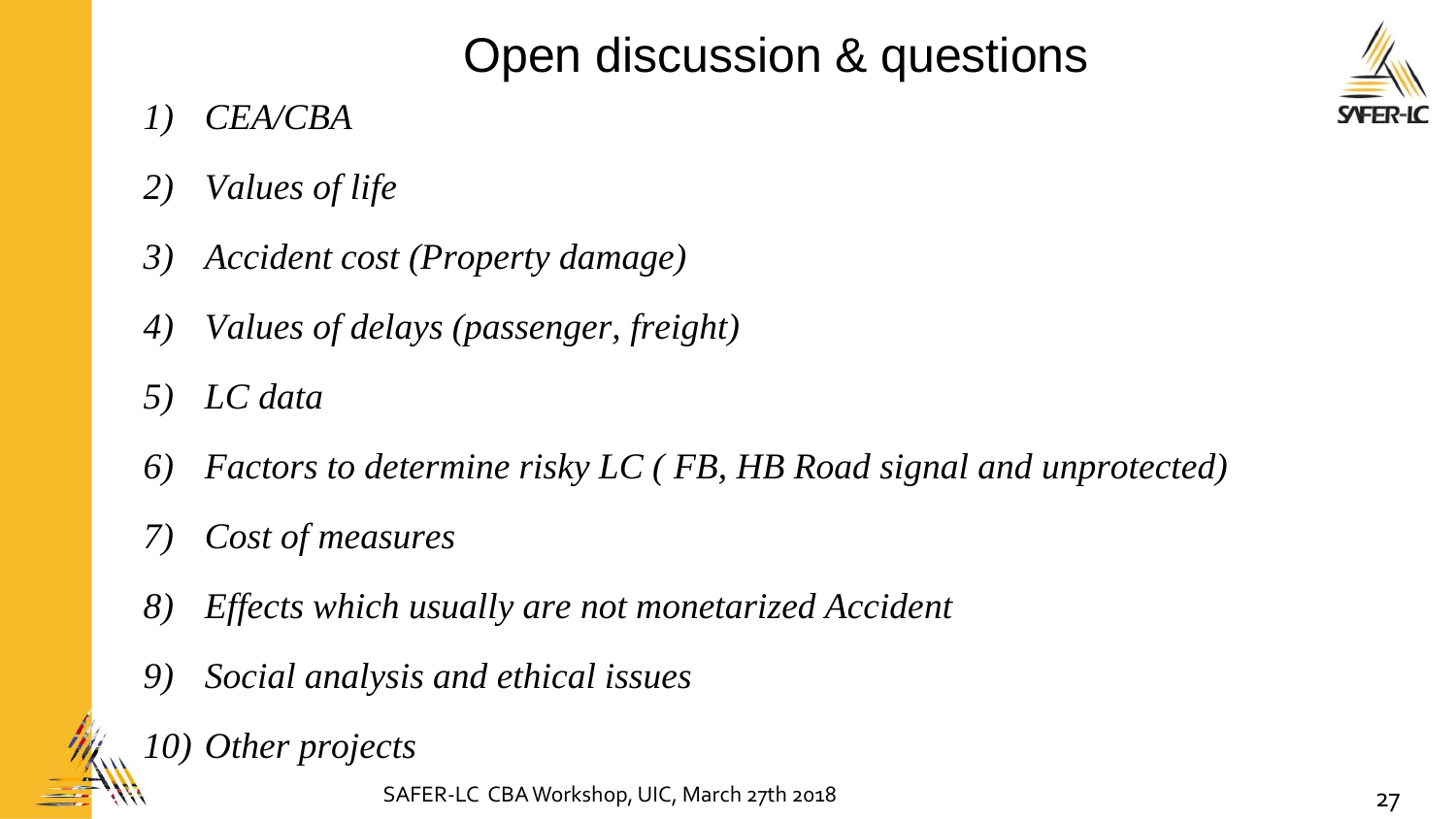

## CBA/CEA

Cost benefit analysis (CBA) is an important part of the cycle of understanding and quantifying risk, modelling and monetarising its effects and the cost of reducing it, and then applying expert judgement to decide which option to adopt

Cost-Effectiveness Analysis (CEA) - this technique compares the projected costs for a range of proposed risk control alternatives, all intended to meet the same objective. CEA is useful most often when the benefits of a risk reduction scenario are difficult to quantify in monetary terms but the government wishes to know which option will achieve social benefits or government objectives most cost effectively.

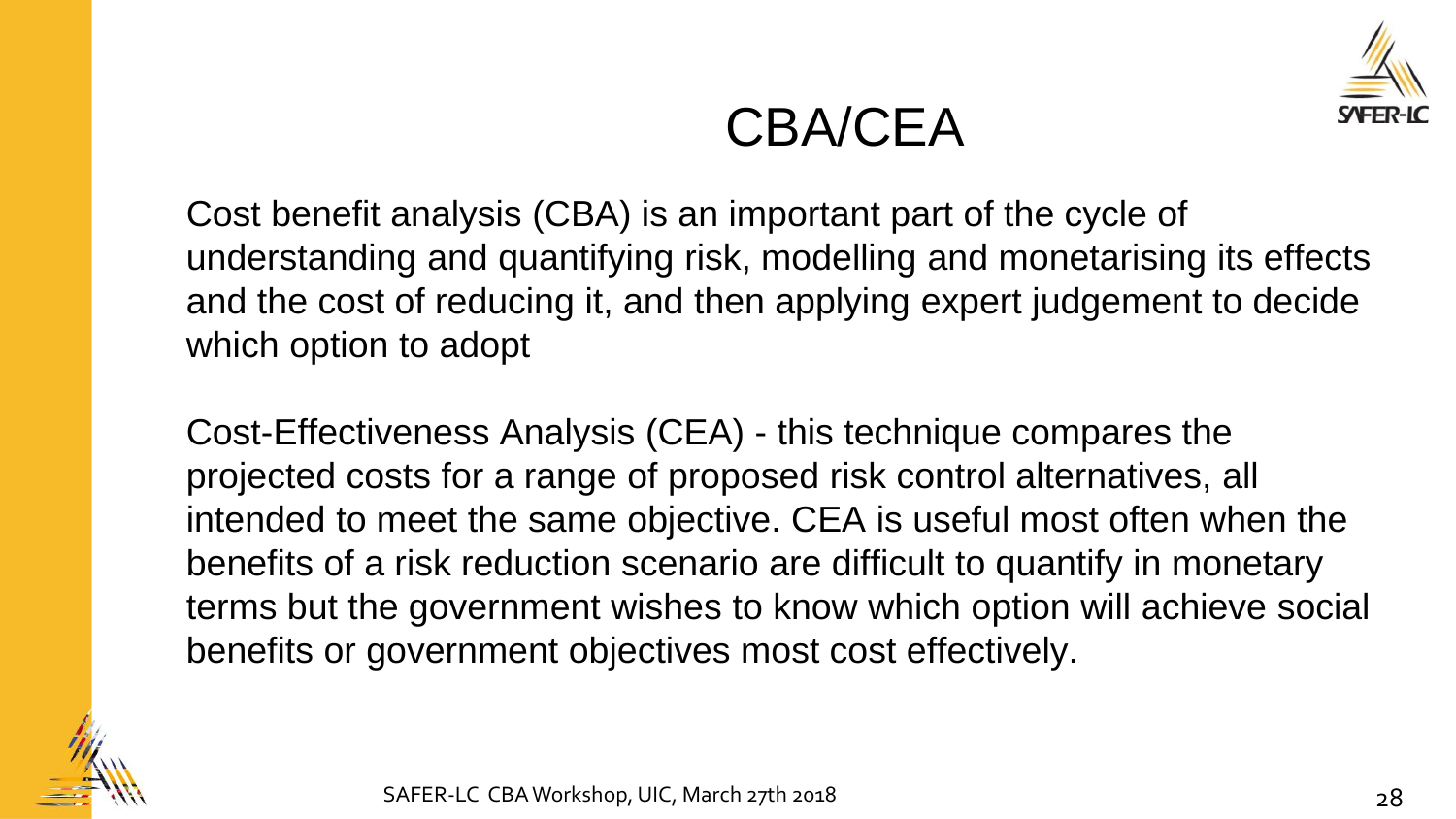





CEA can be complemented with a CBA , if the effect the measures can be translated into money.

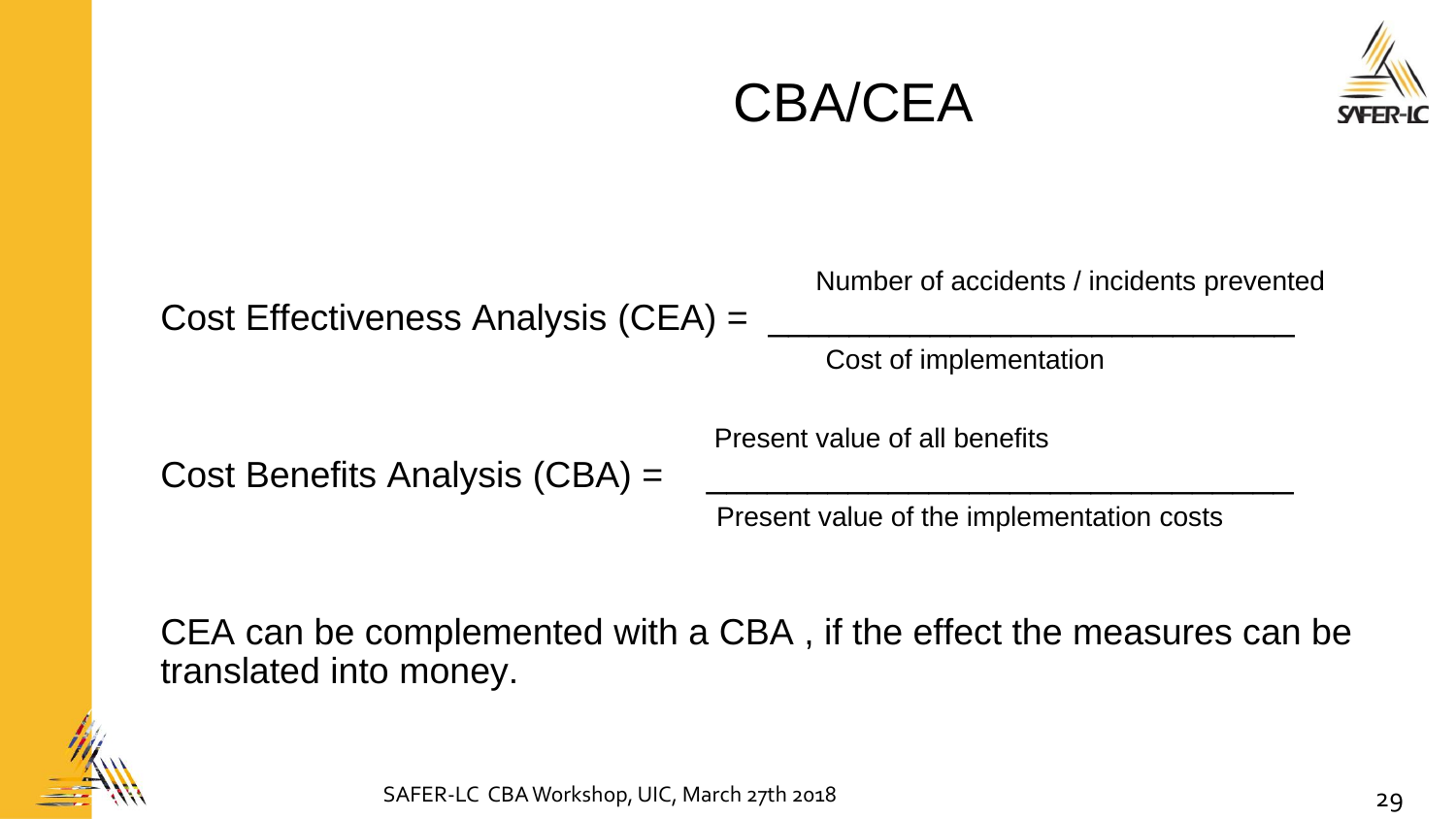|                      | <b>CEA</b>                                                                                                                                            | <b>CBA</b>                                                                                                                                                  |
|----------------------|-------------------------------------------------------------------------------------------------------------------------------------------------------|-------------------------------------------------------------------------------------------------------------------------------------------------------------|
| <b>Advantages</b>    | is easier to calculate benefits in physical terms<br>less information is required and more accessible;<br>compares the projected costs for a range of | when there are multiple<br>is useful<br>safety,<br>objectives<br>(e.g.,<br>both<br>environment and mobility), because it<br>considers all relevant impacts; |
|                      | proposed risk control alternatives, all intended to<br>meet the same objective.<br>is useful in areas such as health, accident safety                 | objectives<br>Several<br>partly<br>are<br>conflicting                                                                                                       |
| <b>Disadvantages</b> | and education<br>can only be used for ranking measures with a<br>common (single) target,                                                              | Complexity of data collection (costs,<br>$\sim$<br>benefits)                                                                                                |
|                      | Does not take into account of social and political -<br>(government) factors unless they can be somehow                                               | not all effects can be translated into<br>money                                                                                                             |
|                      | converted in monetary value.                                                                                                                          | Very difficult to estimate and reach<br>agreement on the economic impacts<br>of benefits and disbenefits                                                    |
|                      |                                                                                                                                                       | Peoples willing to pay to save a<br>human life                                                                                                              |

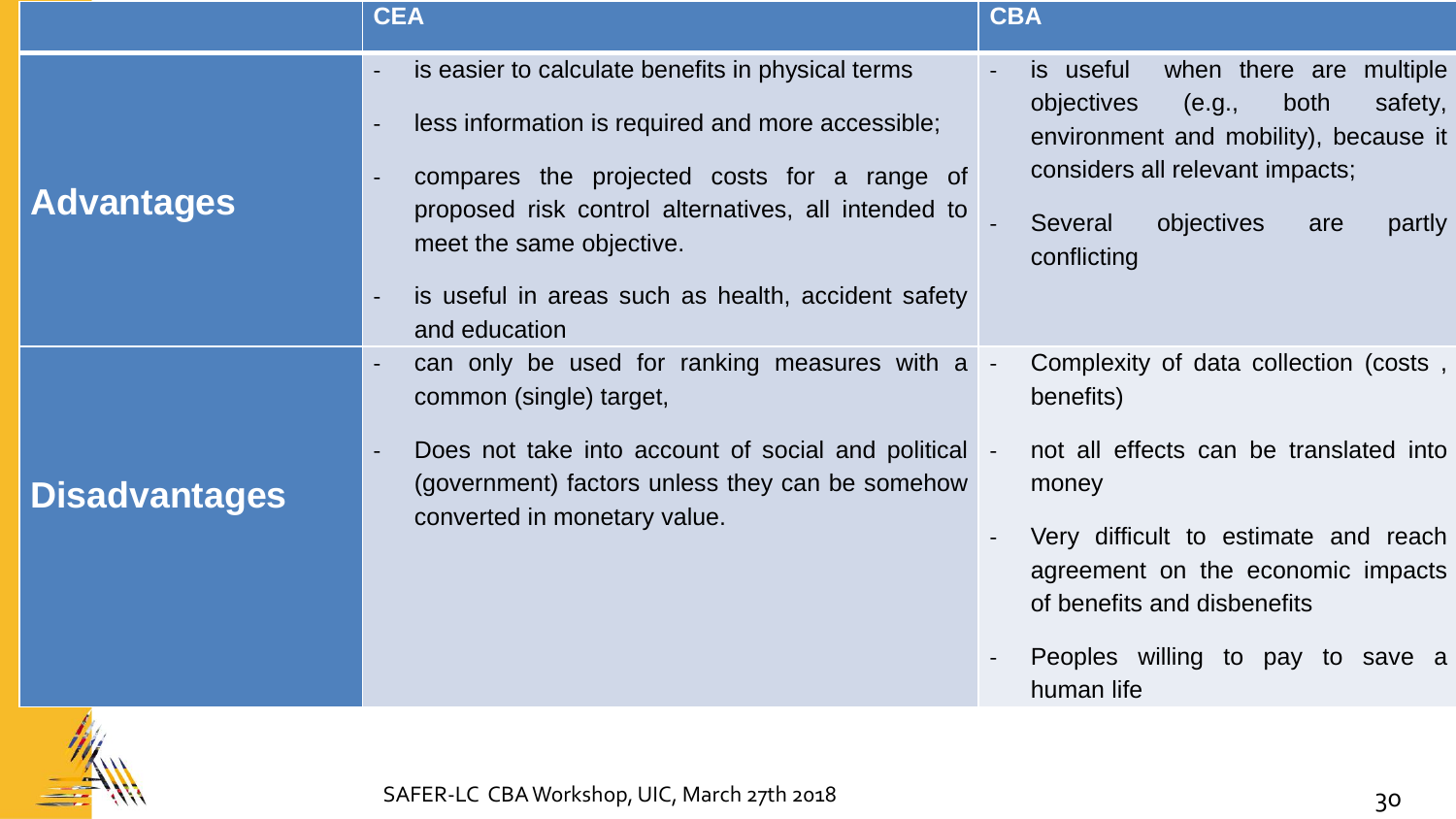

## **Q1: About CEA/CBA**

*Which method is appropriate for SAFER-LC?*

*Why?*

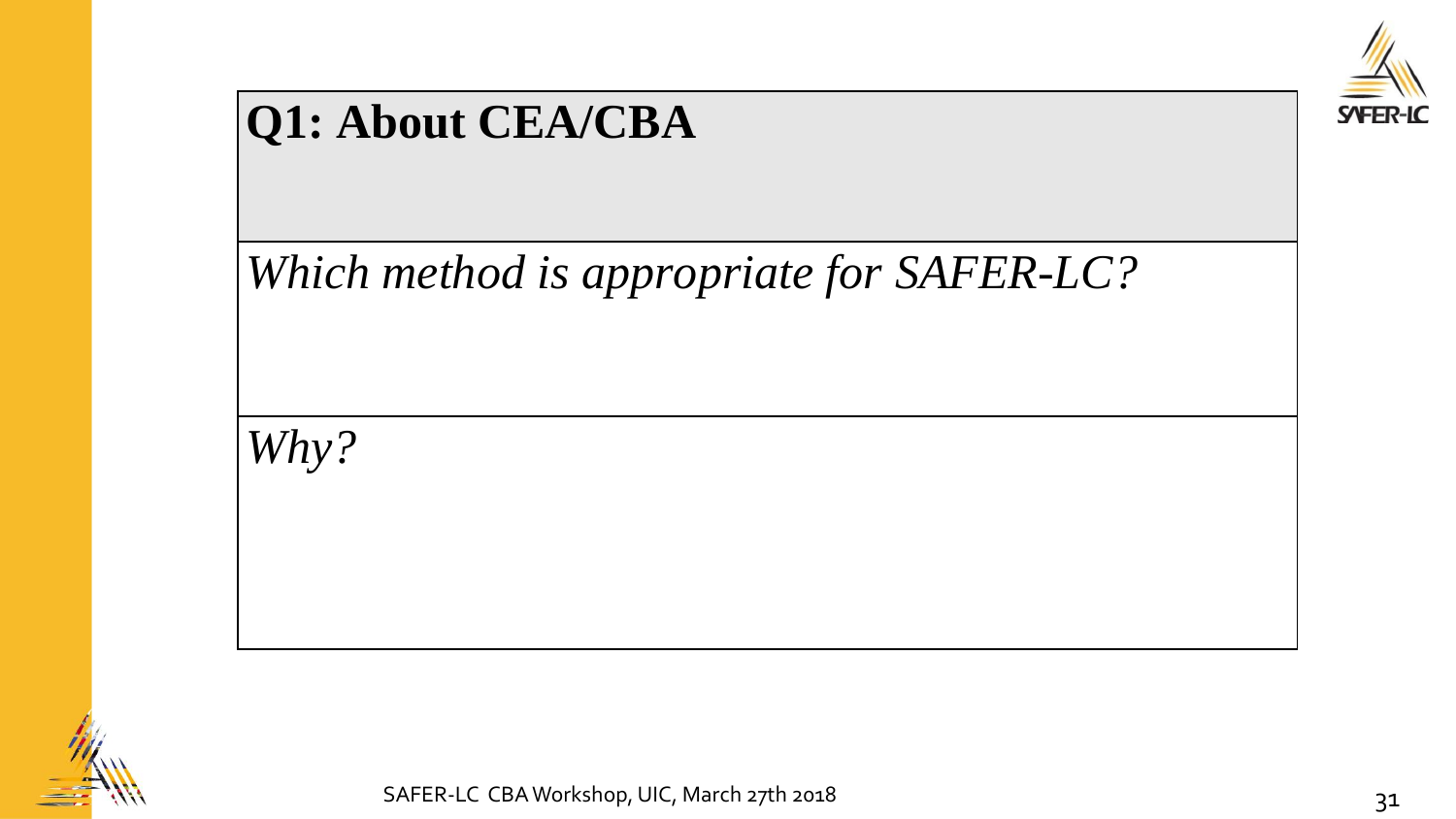## Values of life



*Country specific values or EU-averaged values?* The values applied in the national frameworks vary considerably across countries. For example, the values used for a fatality lie between approx. €200.000 and approx. €1.650.000 and great differences between regions can be observed.

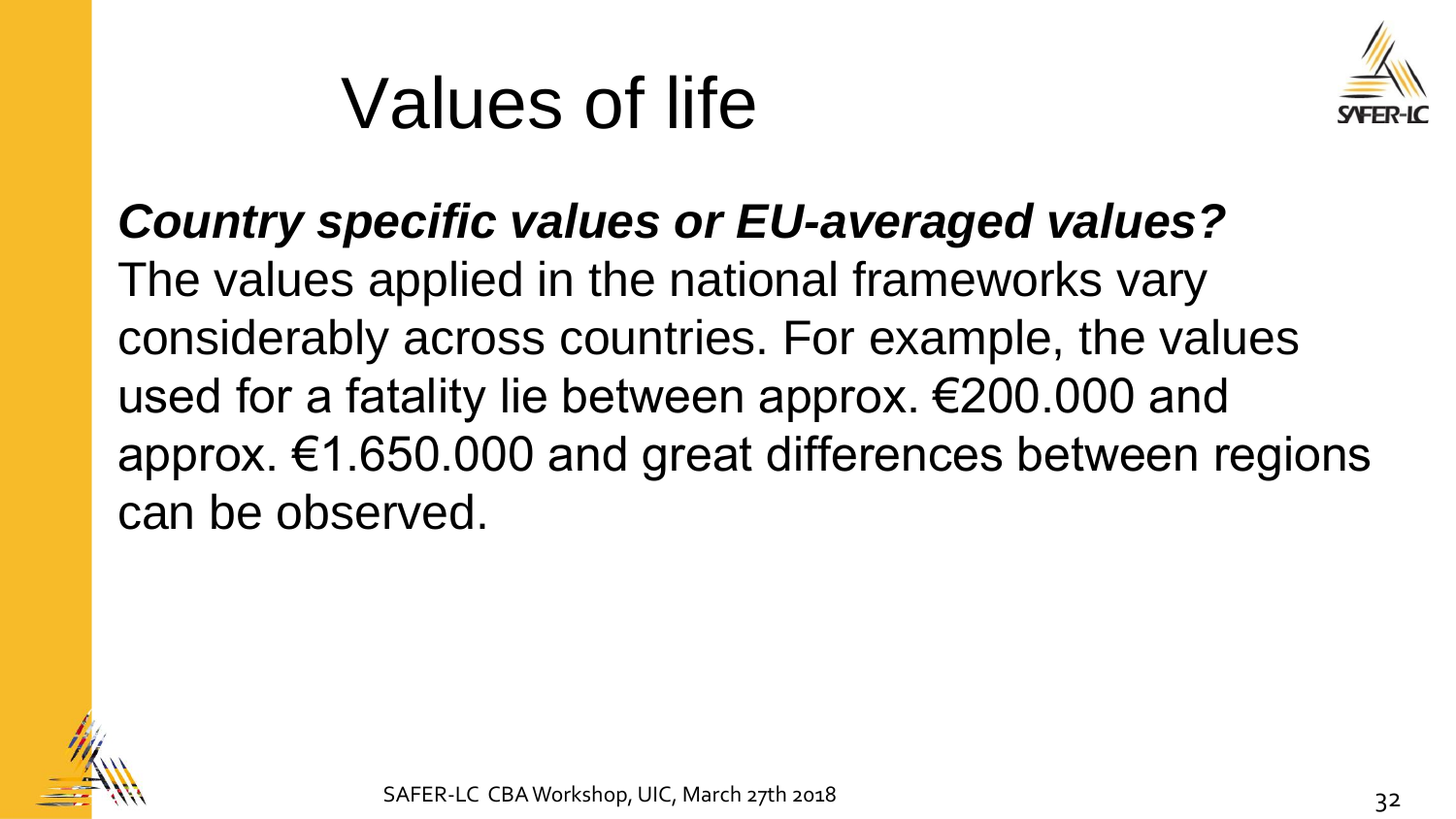## **Values of life**



### **Country specific values:**

*More* acceptable when the values used derive directly from the national context;

Specific unit values may not exist or be of poor quality for individual countries (e.g. differences in the values of human lives between countries may not be acceptable to decision-makers);

Lack of good quality data covering all member states;

### **EU-averaged values:**

Simplify the appraisal process and increase transparency; May be acceptable on the basis of perceived equity; not fully reflect differing preferences and resource costs; Dependent values, from local authorities

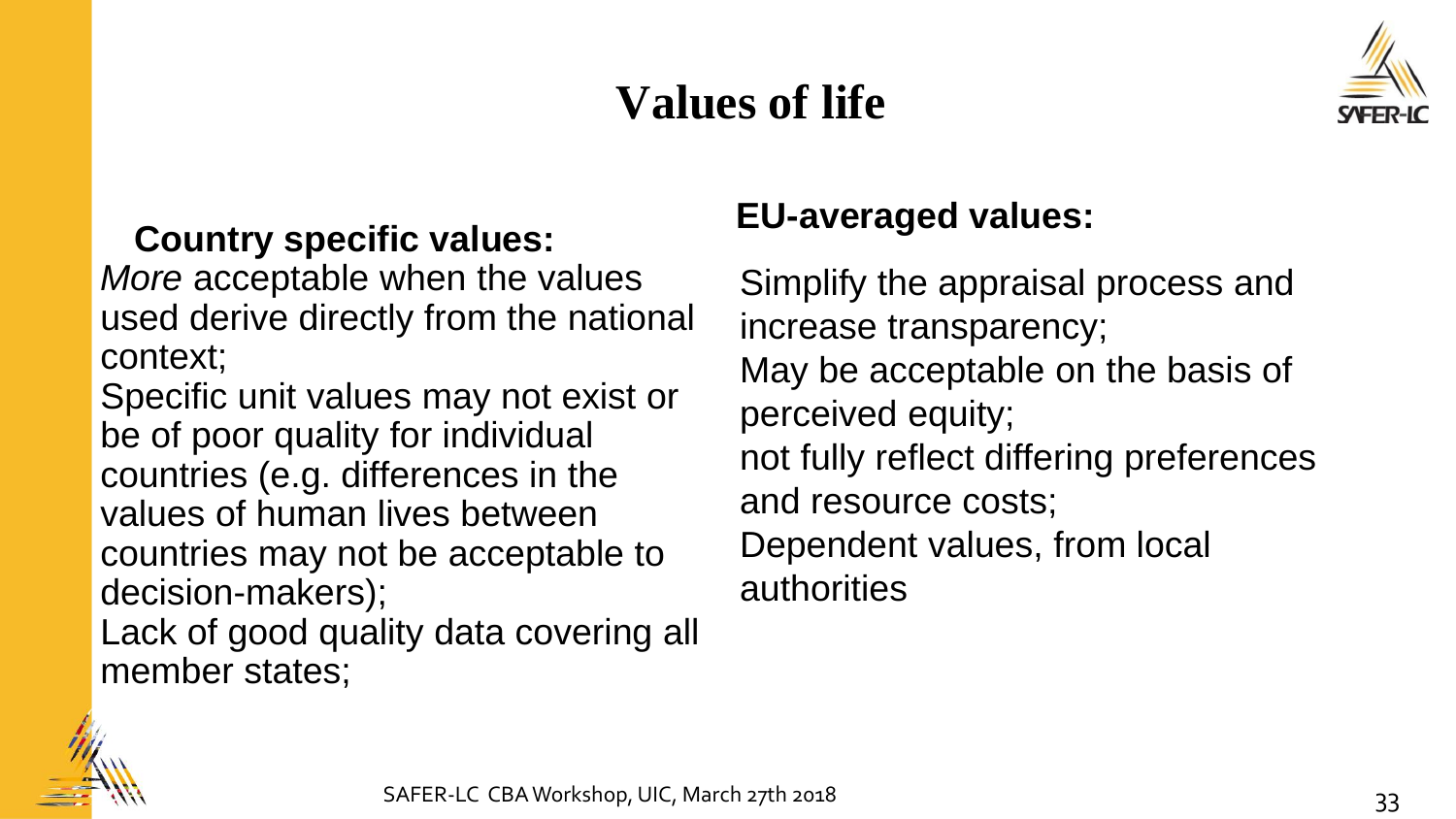

### **Q2: Values of life**

## *Country specific values or EU-averaged values?*

*Give 2 arguments for your proposal:*

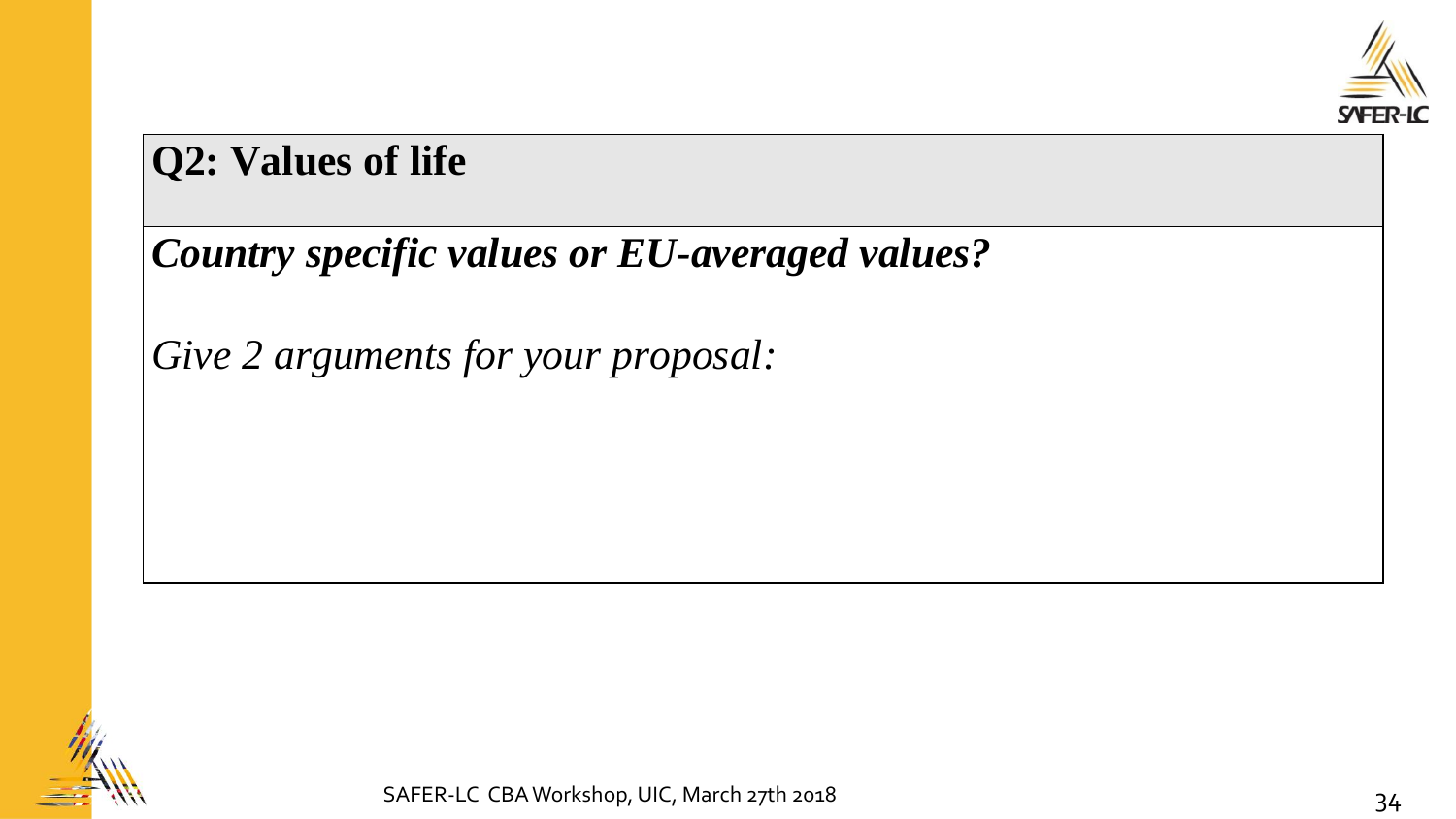

## *Accident cost (Property damage)*



SAFER-LC CBA Workshop, UIC, March 27th 2018 35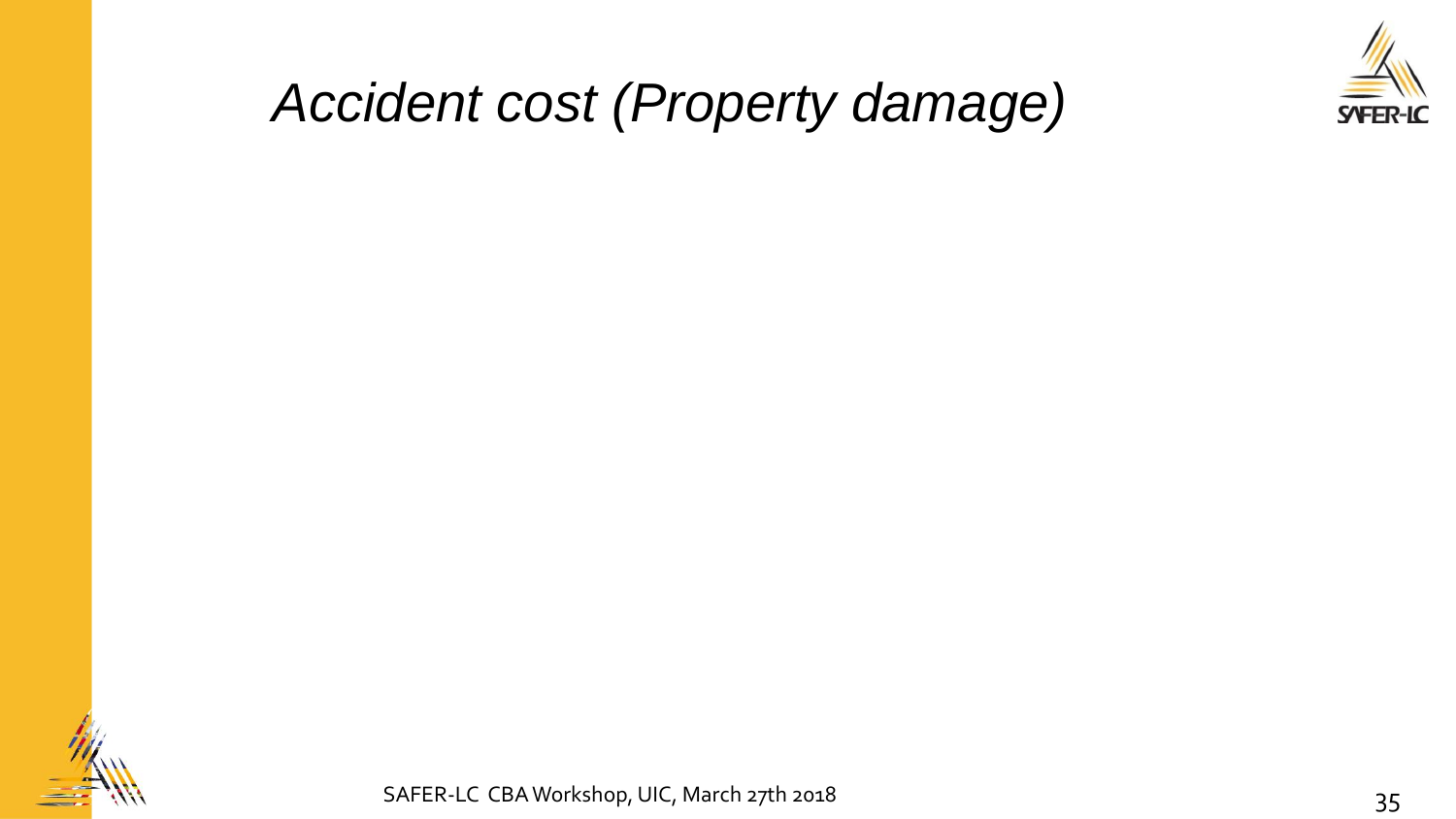

### **Q3: Accident cost (Property damage)**

*Which are the five main elements to be considered in the accident cost?*

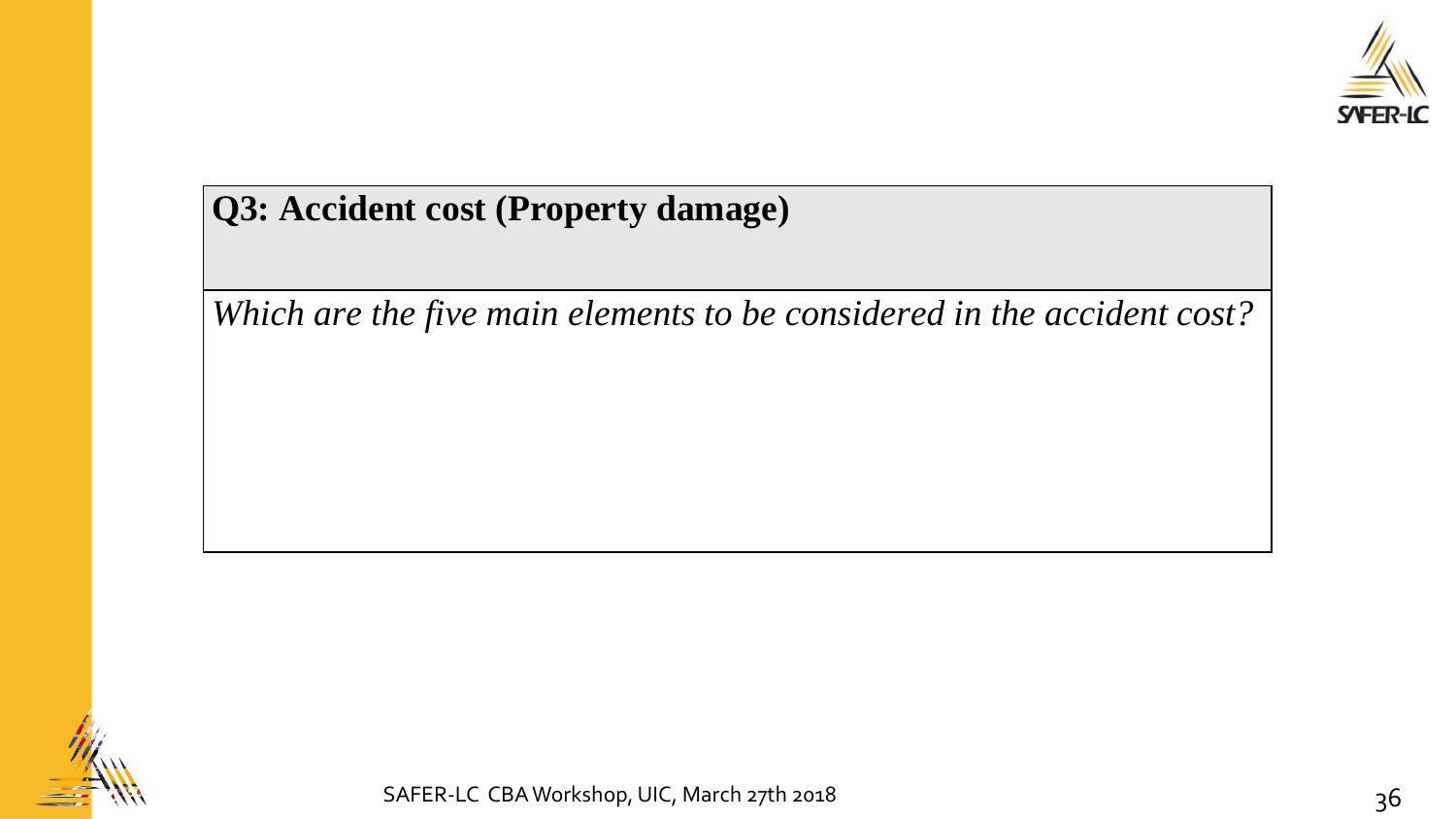## **Values of delays (passenger, freight)**



Values of Time (VT) refer to the monetary value of delays incurred by users of rail transport (passengers and freight customers) as a consequence of accidents or incidents. It is proposed to be calculated using the following formula (from ERA 2013, p.):

- Value of time for a passenger of a train (VTP) = [VT of work passengers]\*[Average percentage of work passengers per year] + [VT of nonwork passengers]\*[Average percentage of non-work passengers per year] VTP is measured in  $\epsilon$  per passenger per hour.

- Value of time for a freight train  $(VTF) = [VT]$  of freight trains]<sup>\*</sup>[(Tonne-Km)/(Freight Train-Km)]

VTF is measured in  $\epsilon$  per freight tonne per hour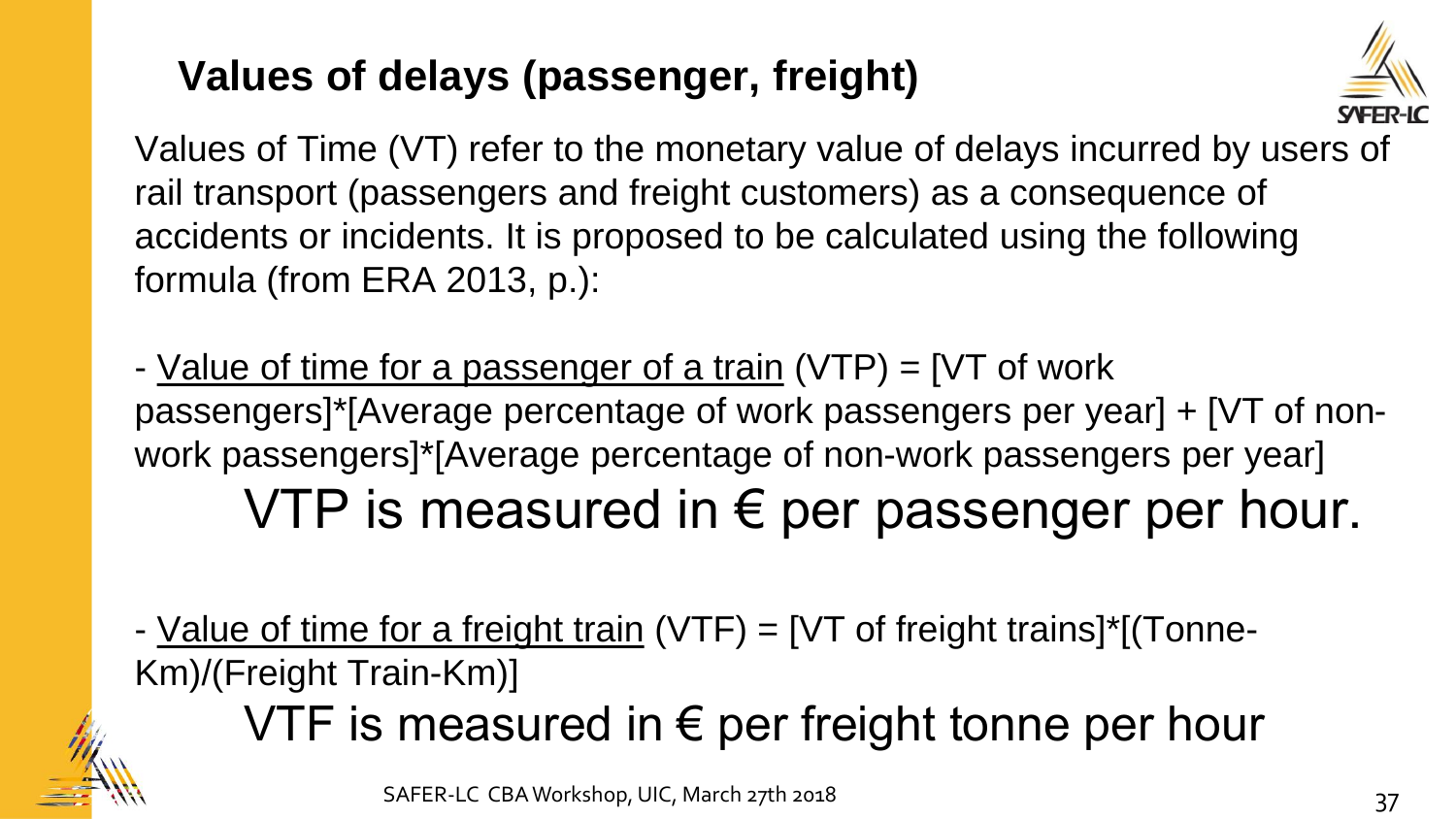

### **Values of delays (passenger, freight)**

*Do we need to integrate de delay of neighbors' lines?*

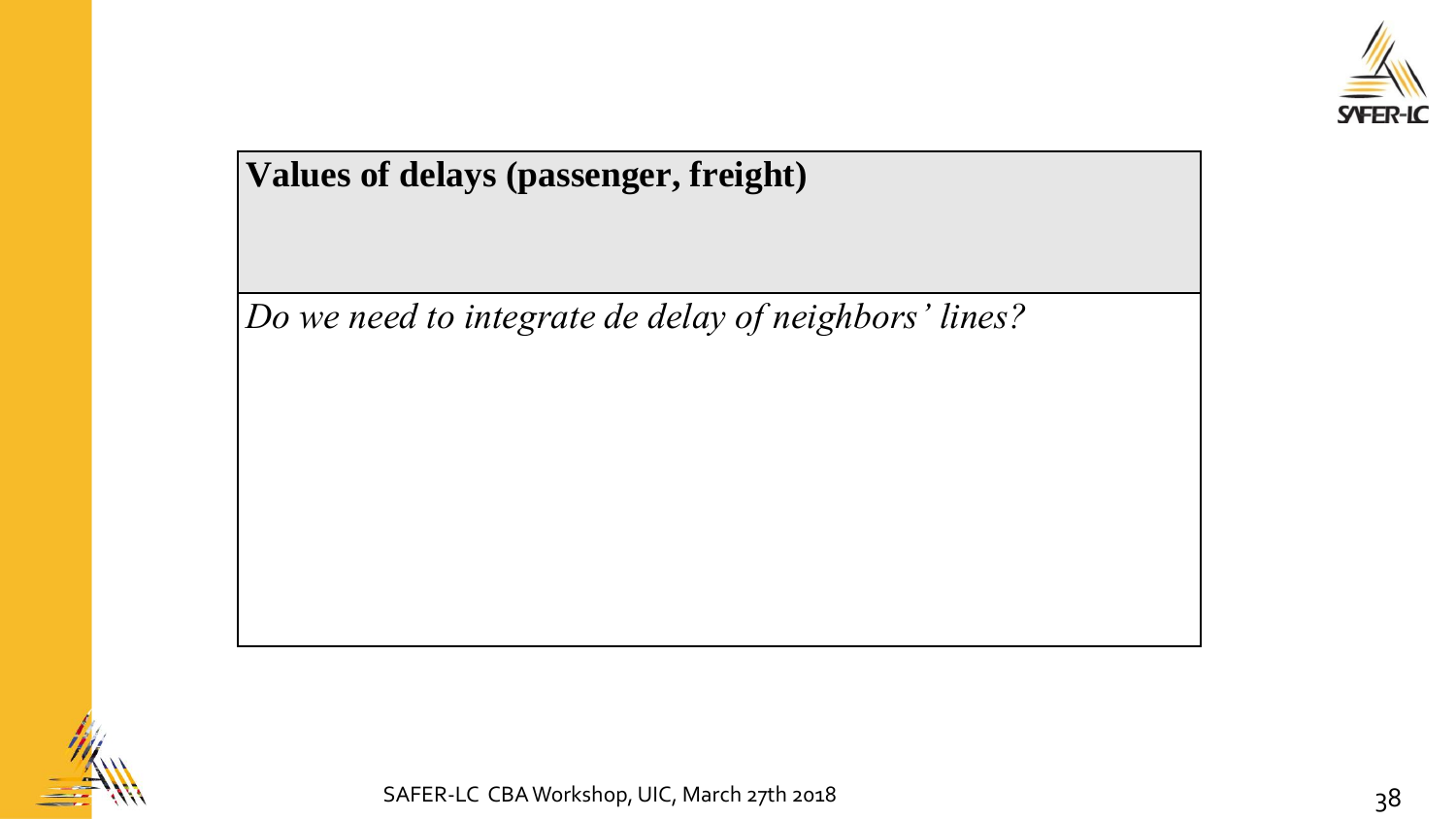## *LC data*

 $\sim$ 



| <b>Collisions</b>               |
|---------------------------------|
| <b>Number of collisions</b>     |
| <b>Full Barrier</b>             |
| <b>Half Barriers</b>            |
| Road side Signal                |
| Unprotected                     |
| <b>Number of fatalities</b>     |
| <b>Full Barrier</b>             |
| <b>Half Barriers</b>            |
| <b>Road side Signal</b>         |
| Unprotected                     |
| Number of heavy injured persons |
| <b>Full Barrier</b>             |
| <b>Half Barriers</b>            |
| <b>Road side Signal</b>         |
| Unprotected                     |
|                                 |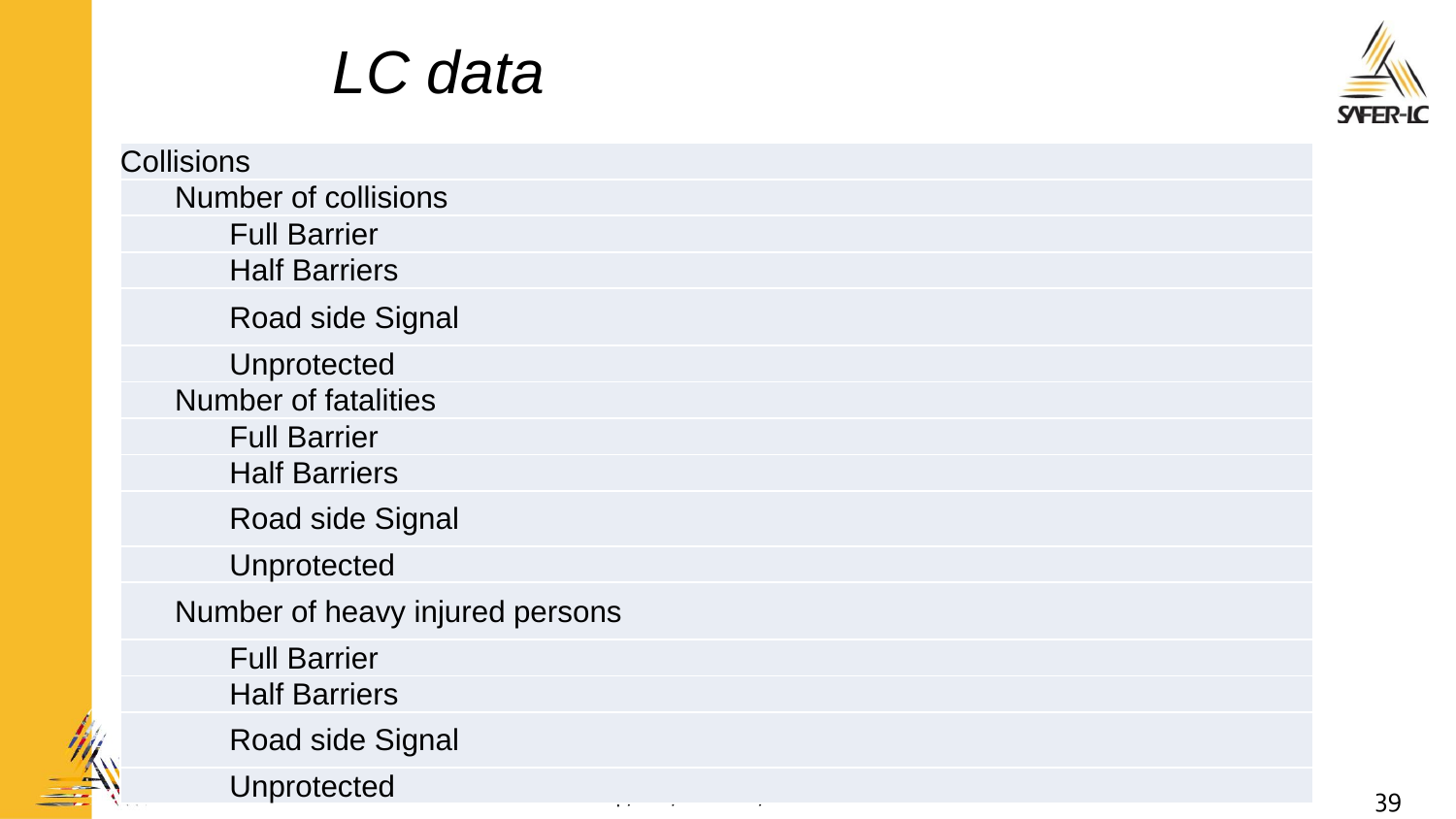

| Q6: LC data                                  |  |
|----------------------------------------------|--|
| Do we need to integrate the slight injuries? |  |
|                                              |  |
|                                              |  |
|                                              |  |
|                                              |  |
|                                              |  |
|                                              |  |

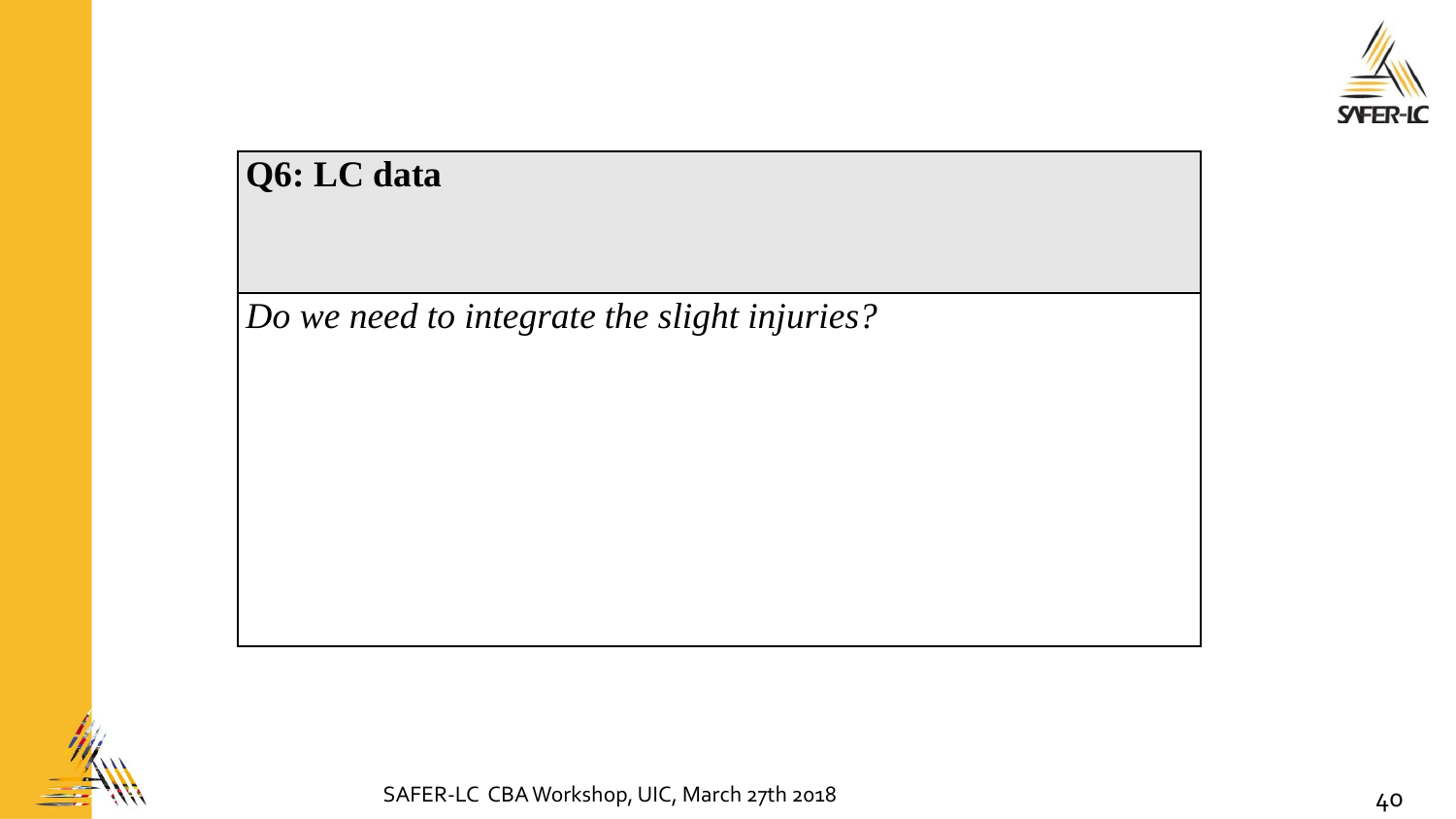## **Factors to determine risky LC ( FB, HB Road signal and unprotected)**



Classifying the more critical level crossings is done by calculating a factor, called the "factor K". The formula is given by the following:

Factor  $K = mg \times n_{\text{acc}} / 10^3$ 

ɱ is the "moment of circulation" calculated as follows:

*ɱ = number of trains x number of road vehicles (over one year)*

 $n_{\text{acc}}$  is the number of incidents (knocked barriers) and of accidents over 10 years .

The factor K is calculated for each level crossing and gives a list of level crossings to be improved.

Nota: Expert's judgment is required.

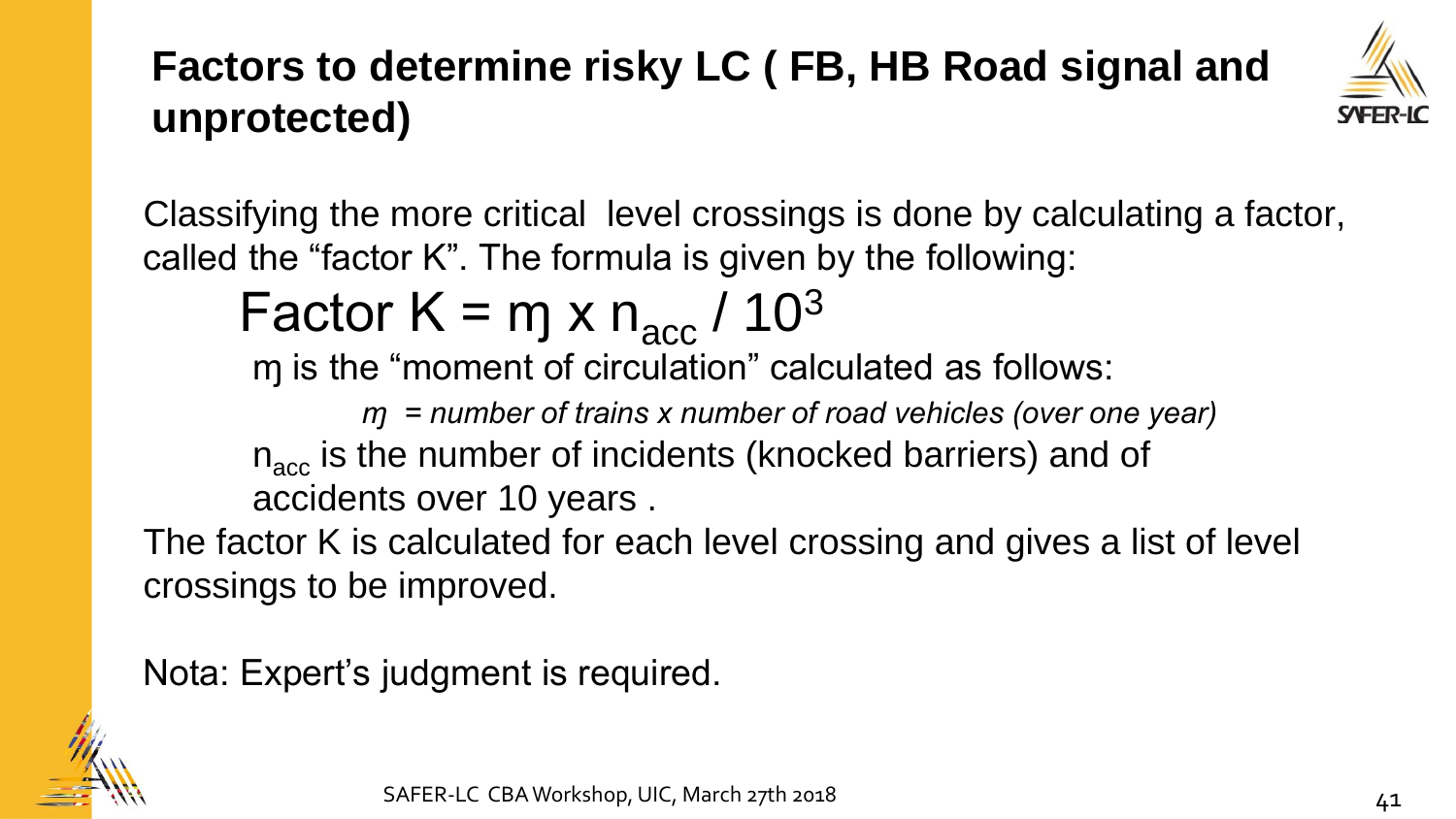

Q6: Factors to determine risky LC ( FB, HB Road signal and unprotected)

## (1) Expert's judgment Please indicate 2 more factors to be analysed?

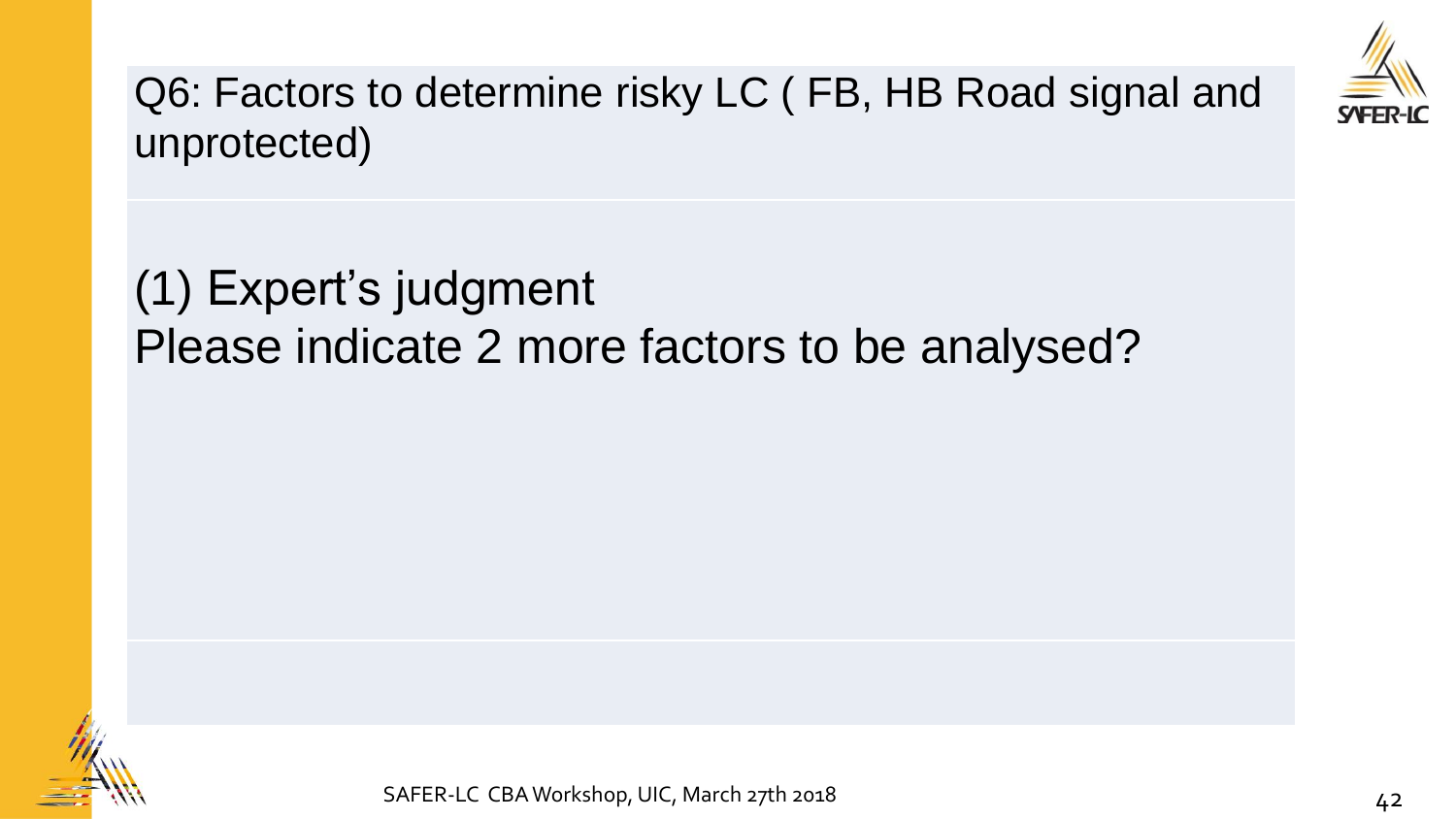

## *Cost of measures*

…

Installation cost Training and education cost ( staff) Operational cost Maintenance cost False Alarm (if any)- delay time Renewal cost saving (if any)

SAFER-LC CBA Workshop, UIC, March 27th 2018 43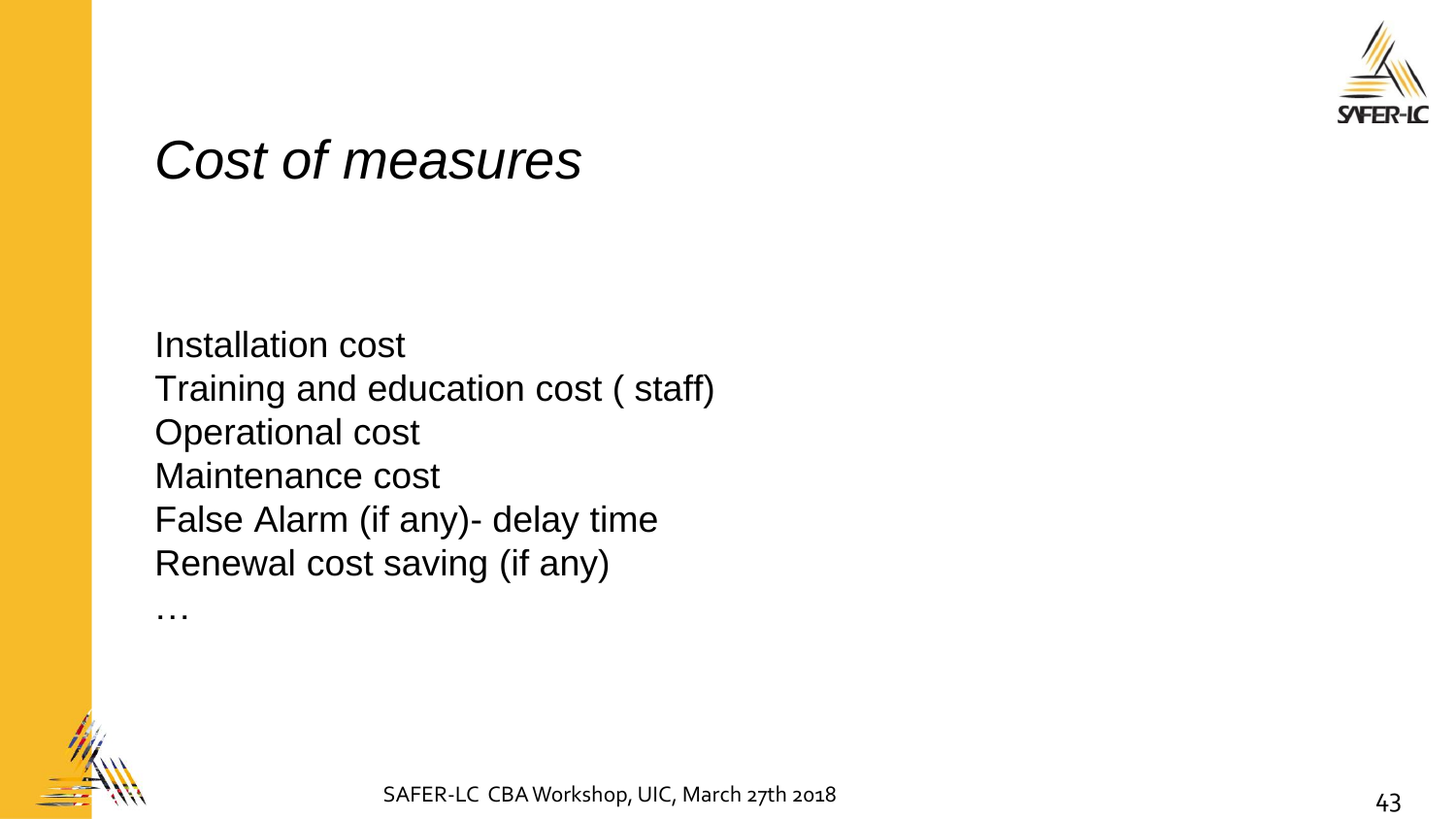### *Q7: Cost of Safer-lc measures*

*Are there any more main costs to be considered for a given measure?*



*Which duration (10, 15 or 20 years) is more appropriate for economic evaluation of suggested measures?*



*...*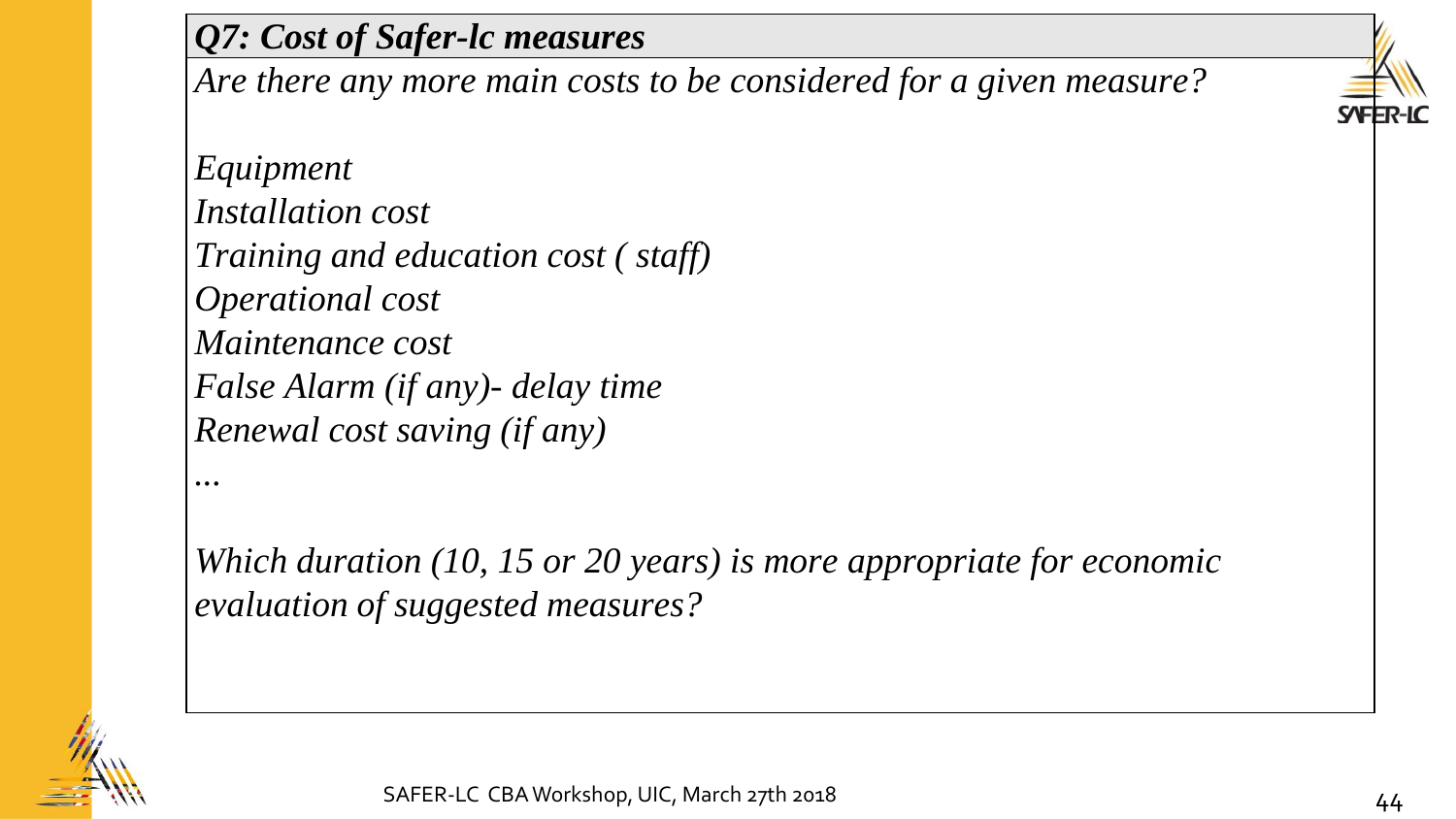

### **Q8: Effects which usually are not monetarized Accident**

*Are there any more effects to be considered for a given measure?*

*Easy issues of implementation; Easy issues of use; Competitiveness of the European Railway industry; Effects on the environment; Customer satisfaction with the safety system; Capacity performance; The possibilities of by-passing the system; Maturity of the technology*

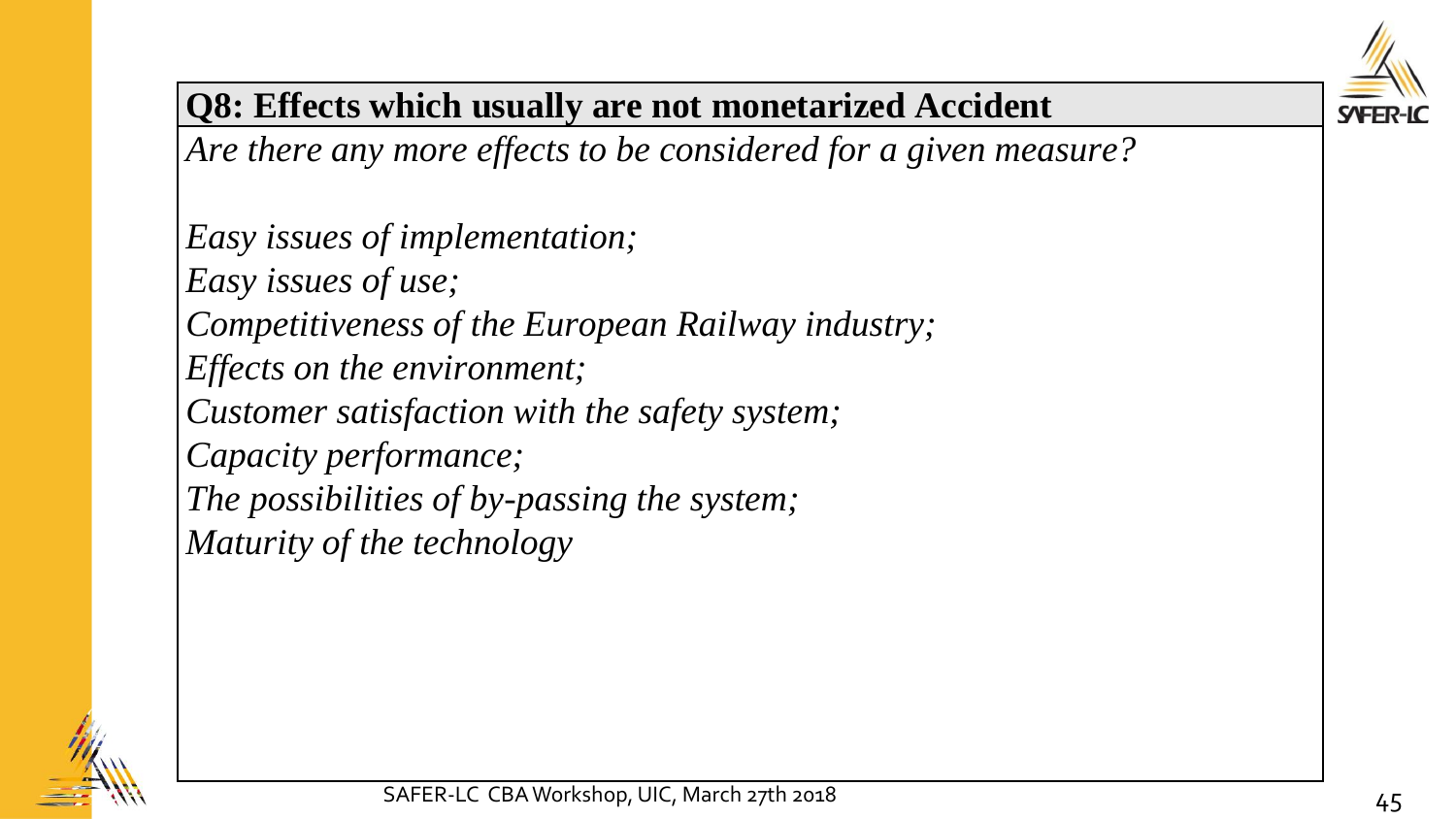

## **Q9: Social analysis and ethical issues of Safer-lc solution**

*Identify the benefits and disbenefits for given solution?*

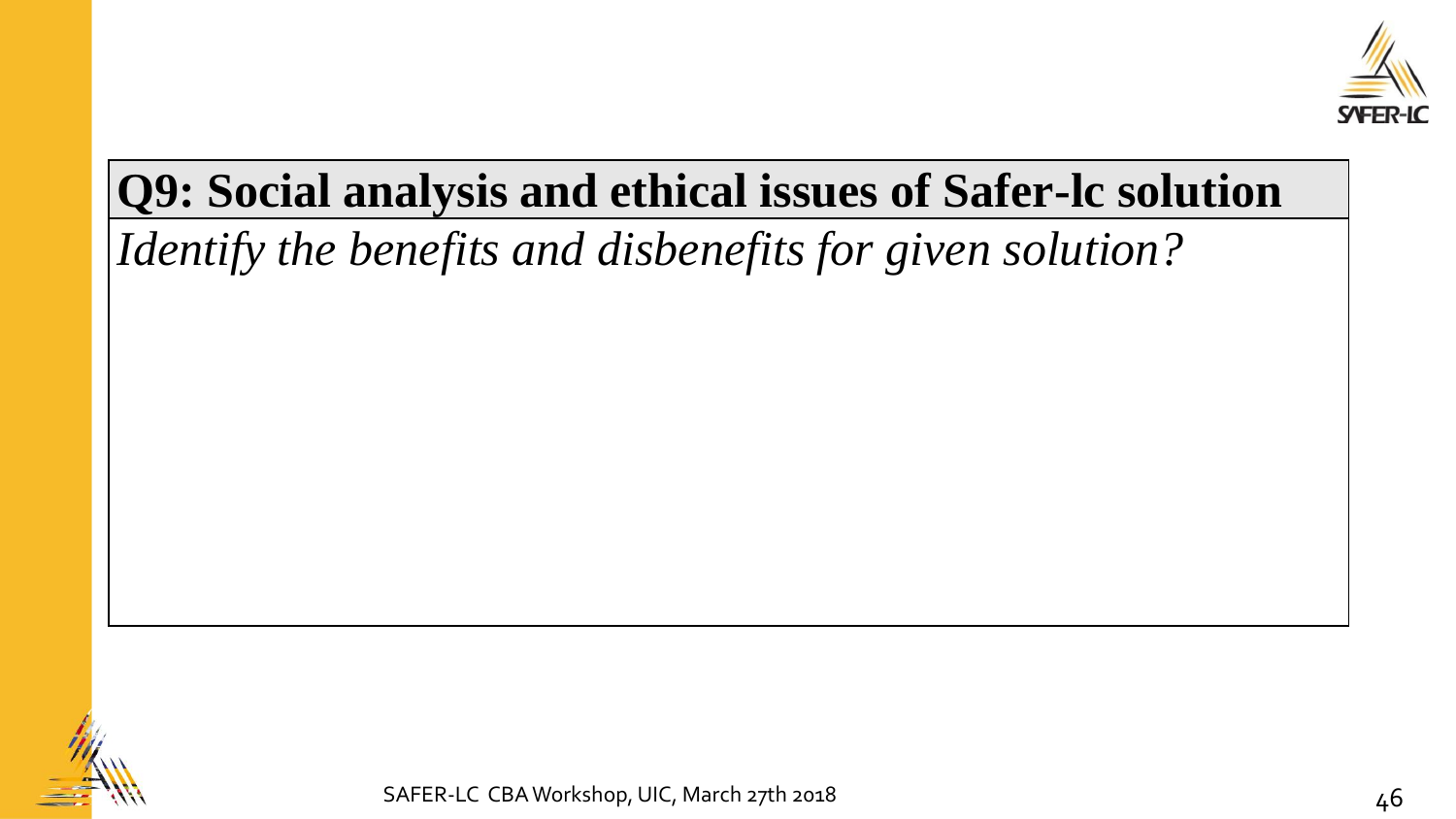

## Past projects to be analysed

*NETIRAIL (2015-2018) « Needs Tailored Interoperable Railway" H2020*

*RESTRAIL (2010-2014)- REduction of Suicides and* 

*Trespasses on RAILway property. 7ème PCRD ROSA (2006-2009), "Rail Optimisation Safety Analysis". DEUFRAKO*

*SELCAT (2006-2008) "Safer European Level Crossing Appraisal and Technology". 6ème PCRD*



*….*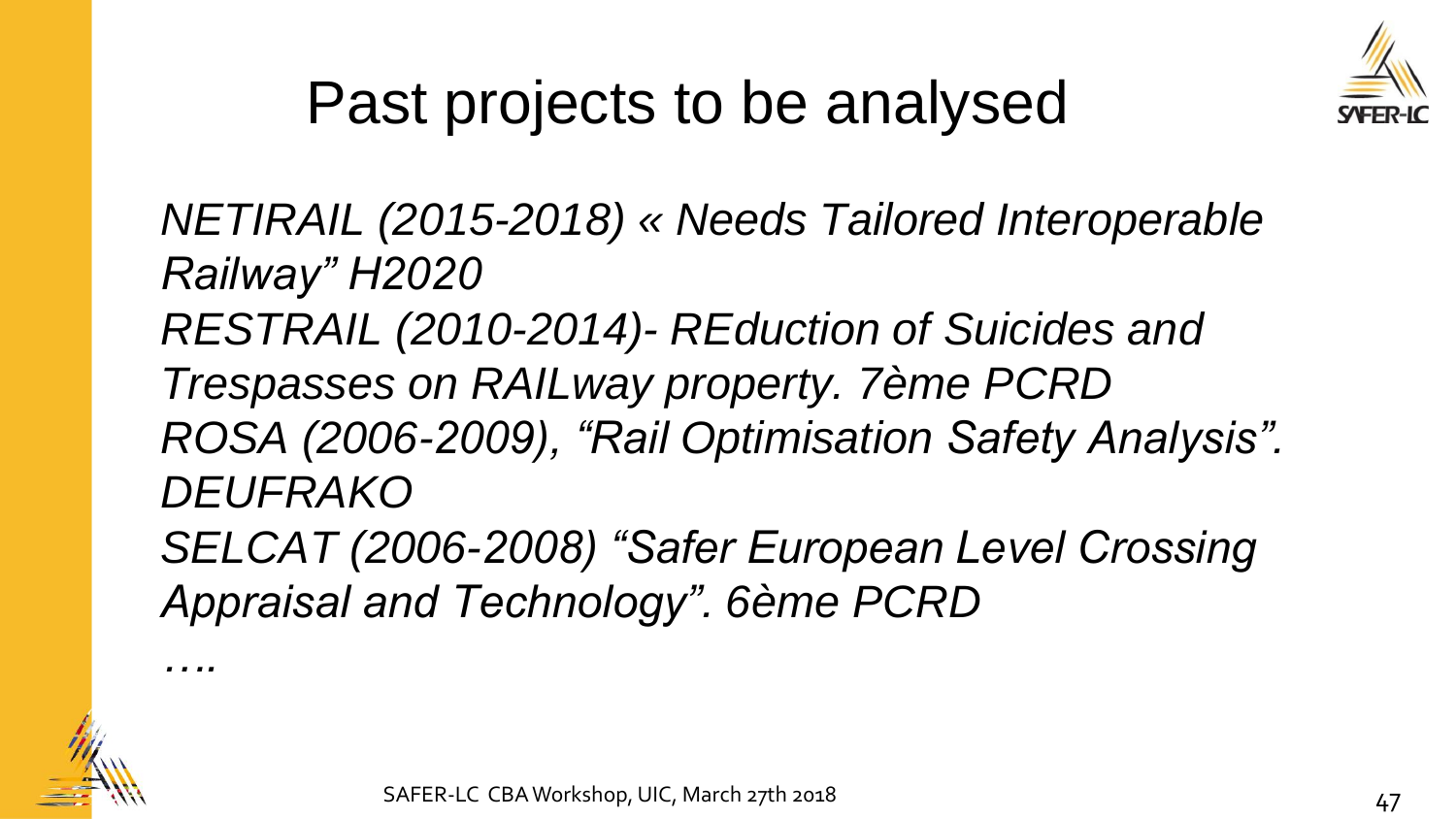

## Q10 : Other projects

Is there any project that could be useful for Safer-lc CBA?